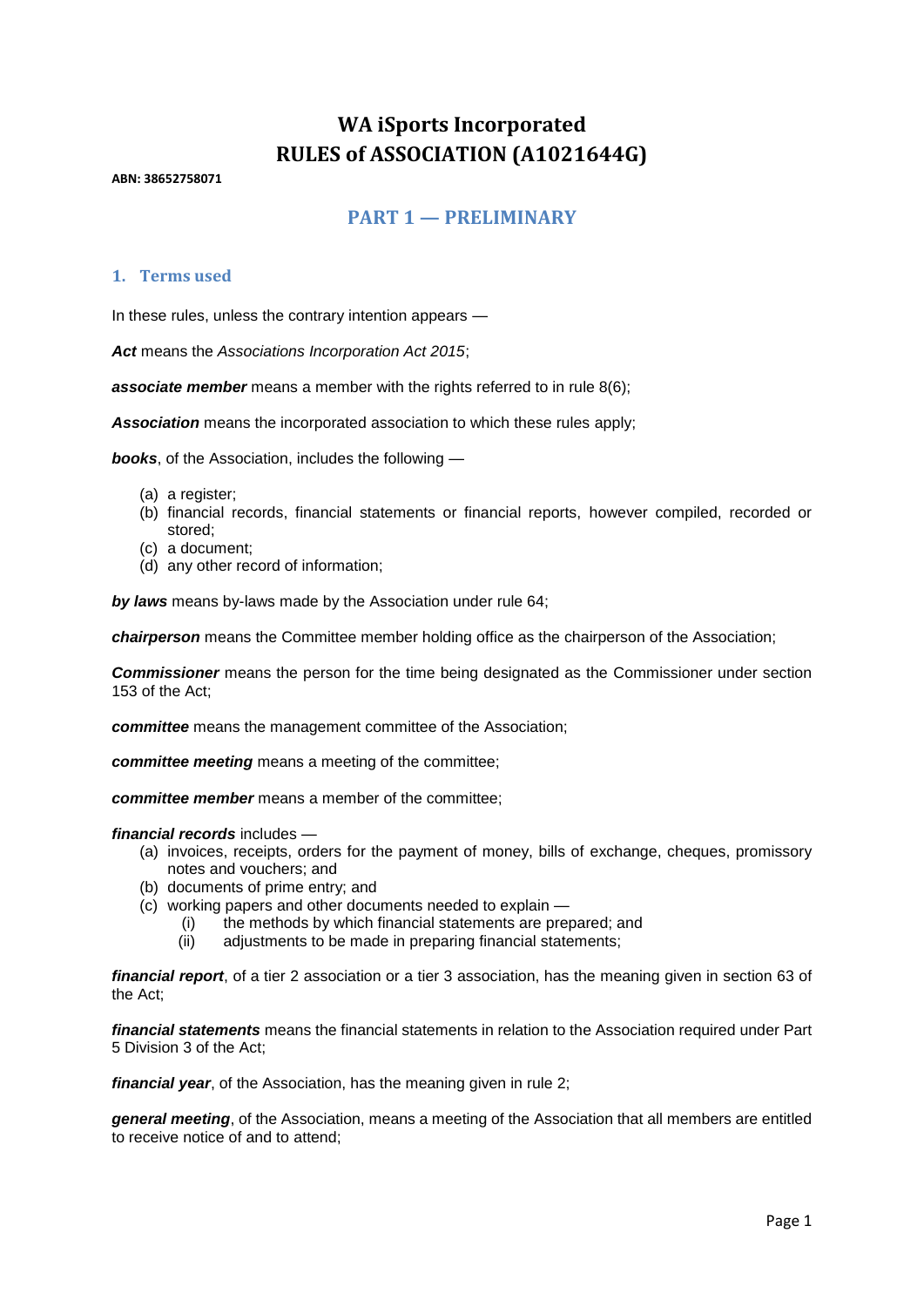*member* means a person (including a body corporate) who is an ordinary member or an associate member of the Association;

*ordinary committee member* means a committee member who is not an office holder of the Association under rule 27(3);

*ordinary member* means a member with the rights referred to in rule 8(5);

*register of members* means the register of members referred to in section 53 of the Act;

*rules* means these rules of the Association, as in force for the time being;

**secretary** means the committee member holding office as the secretary of the Association;

*special general meeting* means a general meeting of the Association other than the annual general meeting;

*special resolution* means a resolution passed by the members at a general meeting in accordance with section 51 of the Act;

*subcommittee* means a subcommittee appointed by the committee under rule 48(1)(a);

*tier 1 association* means an incorporated association to which section 64(1) of the Act applies;

*tier 2 association* means an incorporated association to which section 64(2) of the Act applies;

*tier 3 association* means an incorporated association to which section 64(3) of the Act applies;

*treasurer* means the committee member holding office as the treasurer of the Association.

#### **2. Financial year**

- (1) The first financial year of the Association is to be the period notified to the Commissioner under section 7(4)(e) or, if relevant, section 29(5)(e) of the Act. WA iSports Incorporated financial year is January1st to December 31<sup>st</sup> of each year.
- (2) Each subsequent financial year of the Association is the period of 12 months commencing at the termination of the first financial year or the anniversary of that termination.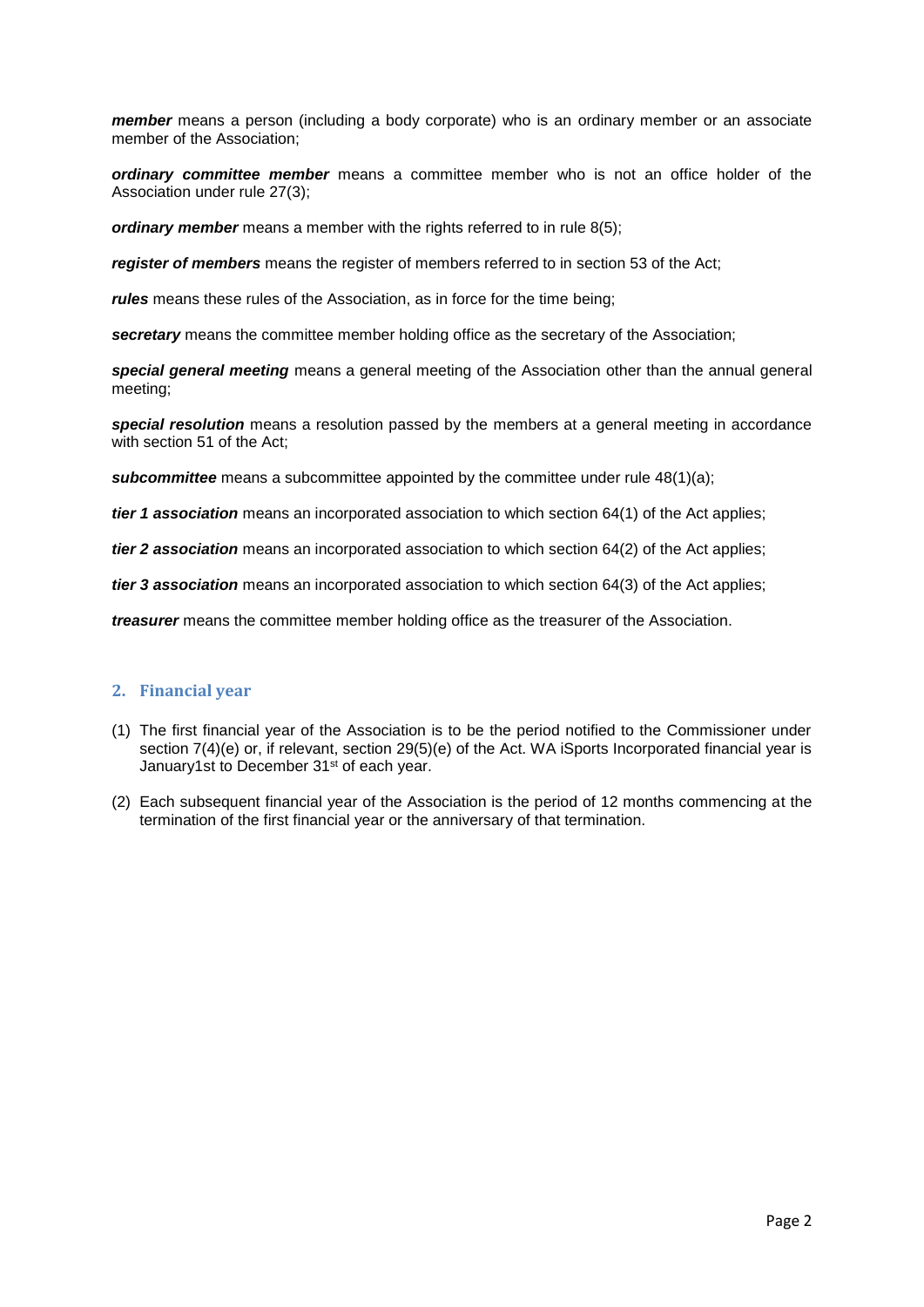## **PART 2 — ASSOCIATION TO BE NOT FOR PROFIT BODY**

#### **3. Not-for-profit body**

- (1) The property and income of the Association must be applied solely towards the promotion of the objects or purposes of the Association and no part of that property or income may be paid or otherwise distributed, directly or indirectly, to any member, except in good faith in the promotion of those objects or purposes.
- (2) A payment may be made to a member out of the funds of the Association only if it is authorised under subrule (3).
- (3) A payment to a member out of the funds of the Association is authorised if it is
	- (a) the payment in good faith to the member as reasonable remuneration for any services provided to the Association, or for goods supplied to the Association, in the ordinary course of business; or
	- (b) the payment of interest, on money borrowed by the Association from the member, at a rate not greater than the cash rate published from time to time by the Reserve Bank of Australia; or
	- (c) the payment of reasonable rent to the member for premises leased by the member to the Association; or
	- (d) the reimbursement of reasonable expenses properly incurred by the member on behalf of the Association.

## **PART 3 — MEMBERS**

## **Division 1 — Membership**

#### **4. Eligibility for membership**

- (1) Any person who supports the objects or purposes of the Association is eligible to apply to become a member.
- (2) An individual who has not reached the age of 15 years is not eligible to apply for a class of membership that confers full voting rights.

#### **5. Applying for membership**

- (1) A person who wants to become a member must apply in writing to the Association.
- (2) The application must include a member's nomination of the applicant for membership.
- (3) The application must be signed by the applicant and the member nominating the applicant.
- (4) The applicant must specify in the application the class of membership, if there is more than one, to which the application relates.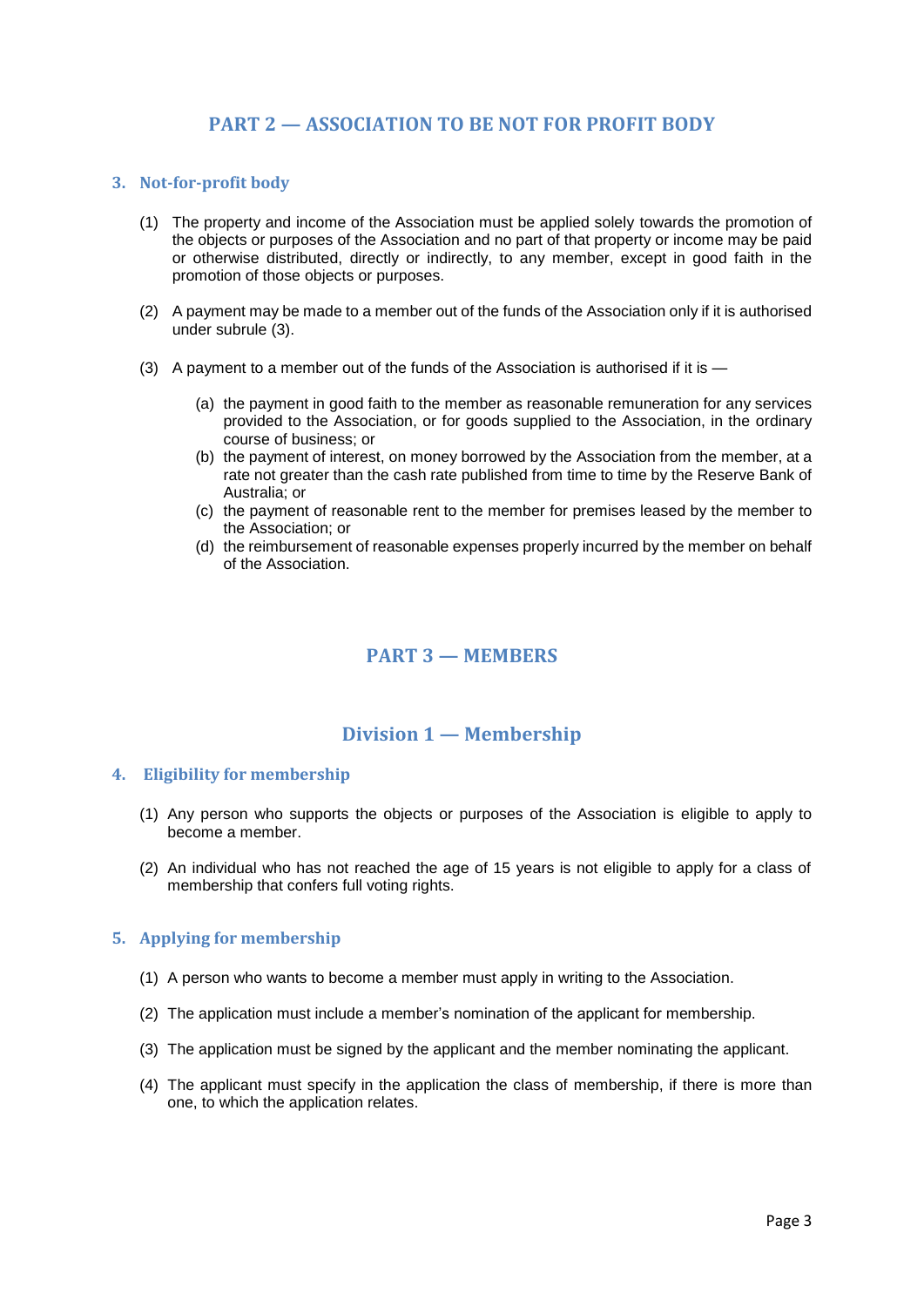#### **6. Dealing with membership applications**

- (1) The committee must consider each application for membership of the Association and decide whether to accept or reject the application.
- (2) Subject to subrule (3), the committee must consider applications in the order in which they are received by the Association.
- (3) The committee may delay its consideration of an application if the committee considers that any matter relating to the application needs to be clarified by the applicant or that the applicant needs to provide further information in support of the application.
- (4) The committee must not accept an application unless the applicant
	- (a) is eligible under rule 4; and
	- (b) has applied under rule 5.
- (5) The committee may reject an application even if the applicant
	- (a) is eligible under rule 4; and
	- (b) has applied under rule 5.
- (6) The committee must notify the applicant of the committee's decision to accept or reject the application as soon as practicable after making the decision.
- (7) If the committee rejects the application, the committee is not required to give the applicant its reasons for doing so.

#### **7. Becoming a member**

An applicant for membership of the Association becomes a member when —

- (a) the committee accepts the application; and
- (b) the applicant pays any membership fees payable to the Association under rule 12.

#### **8. Classes of membership**

- (1) The Association consists of ordinary members and any associate members provided for under subrule (2).
- (2) The Association may have any class of associate membership approved by resolution at a general meeting, including junior membership, senior membership, honorary membership and life membership.
- (3) An individual who has not reached the age of 15 years is only eligible to be an associate member.
- (4) A person can only be an ordinary member or belong to one class of associate membership.
- (5) An ordinary member has full voting rights and any other rights conferred on members by these rules or approved by resolution at a general meeting or determined by the committee.
- (6) An associate member has the rights referred to in subrule (5) other than full voting rights.
- (7) The number of members of any class is not limited unless otherwise approved by resolution at a general meeting.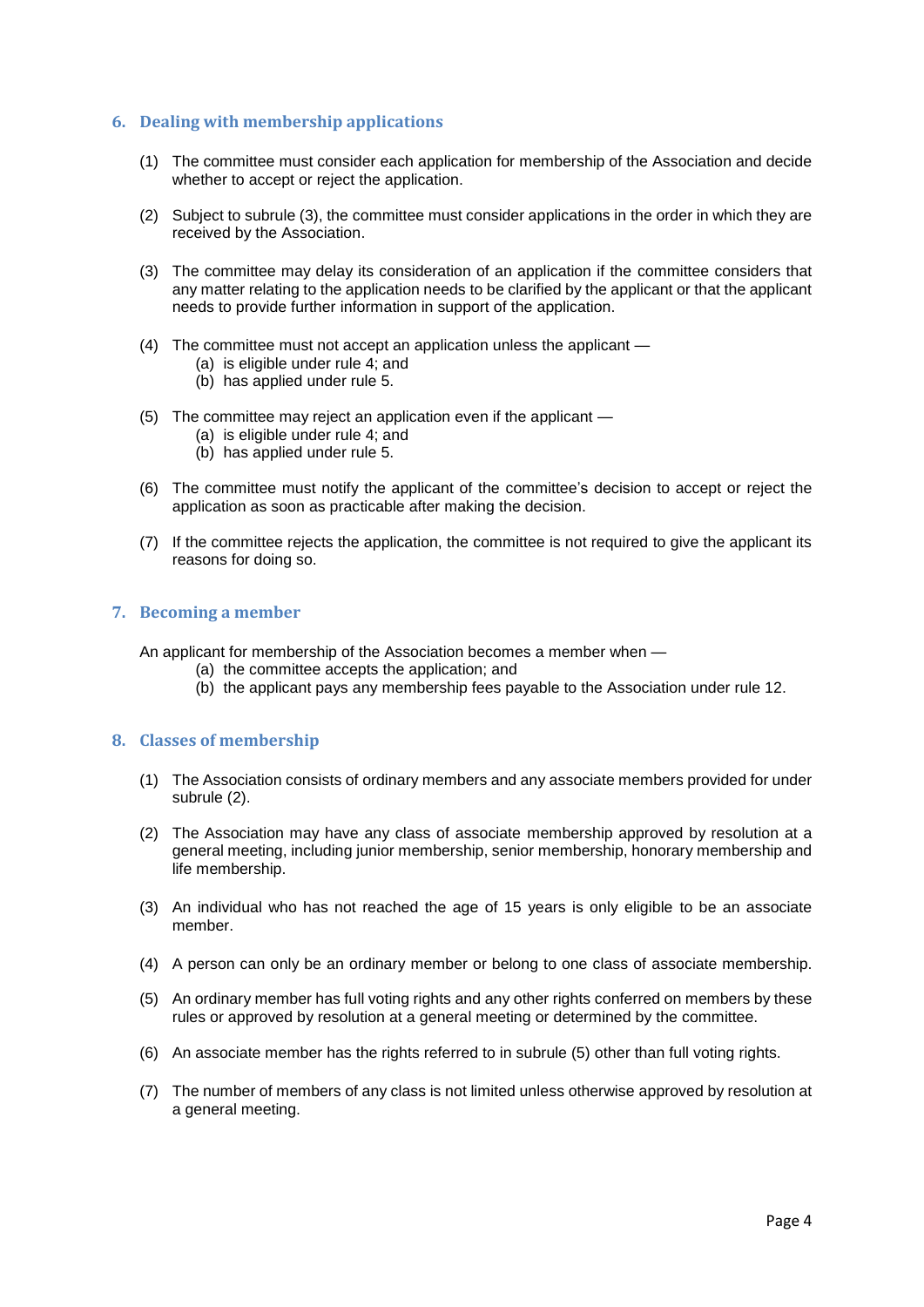#### **9. When membership ceases**

- (1) A person ceases to be a member when any of the following takes place
	- (a) for a member who is an individual, the individual dies;
	- (b) for a member who is a body corporate, the body corporate is wound up;
	- (c) the person resigns from the Association under rule 10;
	- (d) the person is expelled from the Association under rule 15;
	- (e) the person ceases to be a member under rule 12(4).
- (2) The secretary must keep a record, for at least one year after a person ceases to be a member,  $of -$ 
	- (a) the date on which the person ceased to be a member; and
	- (b) the reason why the person ceased to be a member.

#### **10. Resignation**

- (1) A member may resign from membership of the Association by giving written notice of the resignation to the secretary.
- (2) The resignation takes effect
	- (a) when the secretary receives the notice; or
	- (b) if a later time is stated in the notice, at that later time.

(3) A person who has resigned from membership of the Association remains liable for any fees that are owed to the Association (the *owed amount*) at the time of resignation.

(4) The owed amount may be recovered by the Association in a court of competent jurisdiction as a debt due to the Association.

#### **11. Rights not transferable**

The rights of a member are not transferable and end when membership ceases.

## **Division 2 — M**e**mbership fees**

#### **12. Membership fees**

- (1) The committee must determine the entrance fee (if any) and the annual membership fee (if any) to be paid for membership of the Association.
- (2) The fees determined under subrule (1) may be different for different classes of membership.
- (3) A member must pay the annual membership fee to the treasurer, or another person authorised by the committee to accept payments, by the date (the *due date*) determined by the committee.
- (4) If a member has not paid the annual membership fee within the period of 3 months after the due date, the member ceases to be a member on the expiry of that period.
- (5) If a person who has ceased to be a member under subrule (4) offers to pay the annual membership fee after the period referred to in that subrule has expired —
	- (a) the committee may, at its discretion, accept that payment; and
	- (b) if the payment is accepted, the person's membership is reinstated from the date the payment is accepted.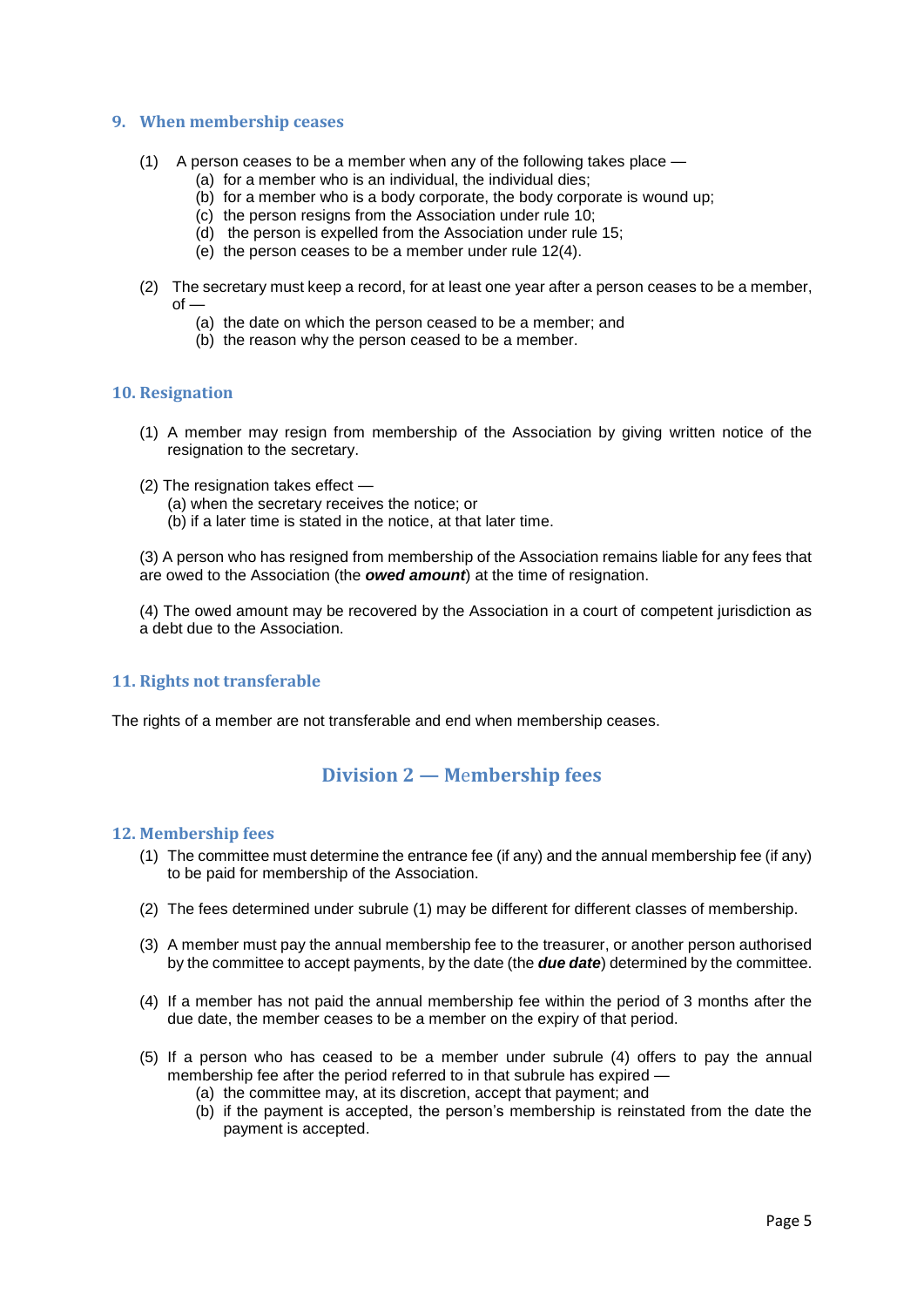## **Division 3 — Register of members**

#### **13. Register of members**

- (1) The secretary, or another person authorised by the committee, is responsible for the requirements imposed on the Association under section 53 of the Act to maintain the register of members and record in that register any change in the membership of the Association.
- (2) In addition to the matters referred to in section 53(2) of the Act, the register of members must include the class of membership (if applicable) to which each member belongs and the date on which each member becomes a member.
- (3) The register of members must be kept at the secretary's place of residence, or at another place determined by the committee.
- (4) A member who wishes to inspect the register of members must contact the secretary to make the necessary arrangements.
- $(5)$  If
	- (a) a member inspecting the register of members wishes to make a copy of, or take an extract from, the register under section 54(2) of the Act; or
	- (b) a member makes a written request under section 56(1) of the Act to be provided with a copy of the register of members,

the committee may require the member to provide a statutory declaration setting out the purpose for which the copy or extract is required and declaring that the purpose is connected with the affairs of the Association.

## **PART 4 — DISCIPLINARY ACTION, DISPUTES AND MEDIATION**

## **Division 1 — Term used**

#### **14. Term used: member**

In this Part —

*member,* in relation to a member who is expelled from the Association, includes former member.

### **Division 2 — Disciplinary action**

#### **15. Suspension or expulsion**

- (1) The committee may decide to suspend a member's membership or to expel a member from the Association if —
	- (a) the member contravenes any of these rules; or
	- (b) the member acts detrimentally to the interests of the Association.
- (2) The secretary must give the member written notice of the proposed suspension or expulsion at least 28 days before the committee meeting at which the proposal is to be considered by the committee.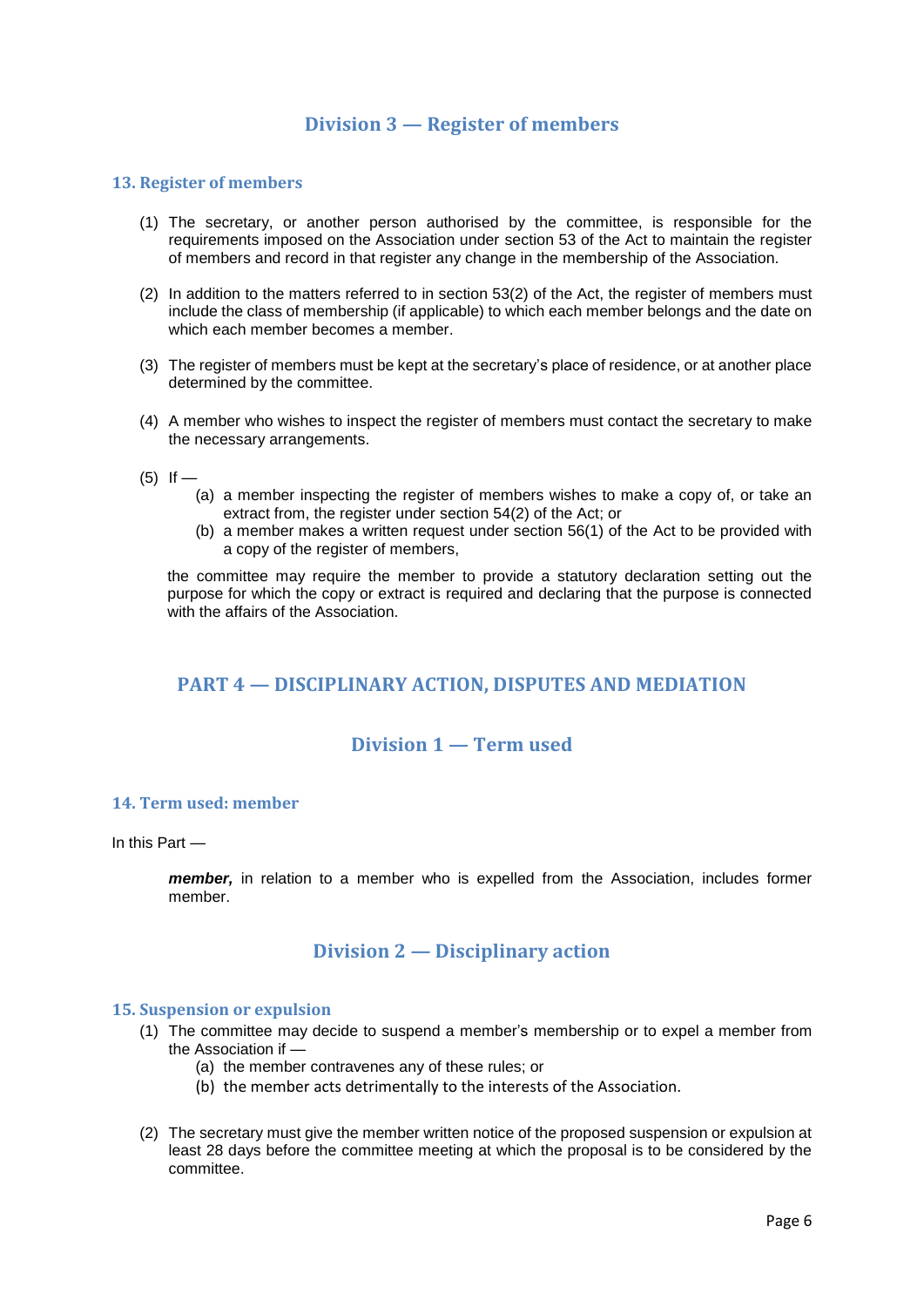- (3) The notice given to the member must state
	- (a) when and where the committee meeting is to be held; and
	- (b) the grounds on which the proposed suspension or expulsion is based; and
	- (c) that the member, or the member's representative, may attend the meeting and will be given a reasonable opportunity to make written or oral (or both written and oral) submissions to the committee about the proposed suspension or expulsion;
- (4) At the committee meeting, the committee must
	- (a) give the member, or the member's representative, a reasonable opportunity to make written or oral (or both written and oral) submissions to the committee about the proposed suspension or expulsion; and
	- (b) give due consideration to any submissions so made; and
	- (c) decide
		- (i) whether or not to suspend the member's membership and, if the decision is to suspend the membership, the period of suspension; or
		- (ii) whether or not to expel the member from the Association.
- (5) A decision of the committee to suspend the member's membership or to expel the member from the Association takes immediate effect.
- (6) The committee must give the member written notice of the committee's decision, and the reasons for the decision, within 7 days after the committee meeting at which the decision is made.
- (7) A member whose membership is suspended or who is expelled from the Association may, within 14 days after receiving notice of the Committee's decision under subrule (6), give written notice to the secretary requesting the appointment of a mediator under rule 23.
- (8) If notice is given under subrule (7), the member who gives the notice and the committee are the parties to the mediation.

#### **16. Consequences of suspension**

- (1) During the period a member's membership is suspended, the member
	- (a) loses any rights (including voting rights) arising as a result of membership; and
		- (b) is not entitled to a refund, rebate, relief or credit for membership fees paid, or payable, to the Association.
- (2) When a member's membership is suspended, the secretary must record in the register of members —
	- (a) that the member's membership is suspended; and
	- (b) the date on which the suspension takes effect; and
	- (c) the period of the suspension.
- (3) When the period of the suspension ends, the secretary must record in the register of members that the member's membership is no longer suspended.

### **Division 3 — Resolving disputes**

#### **17. Terms used**

In this Division —

*grievance procedure* means the procedures set out in this Division;

#### *party to a dispute* includes a person –

(a) who is a party to the dispute; and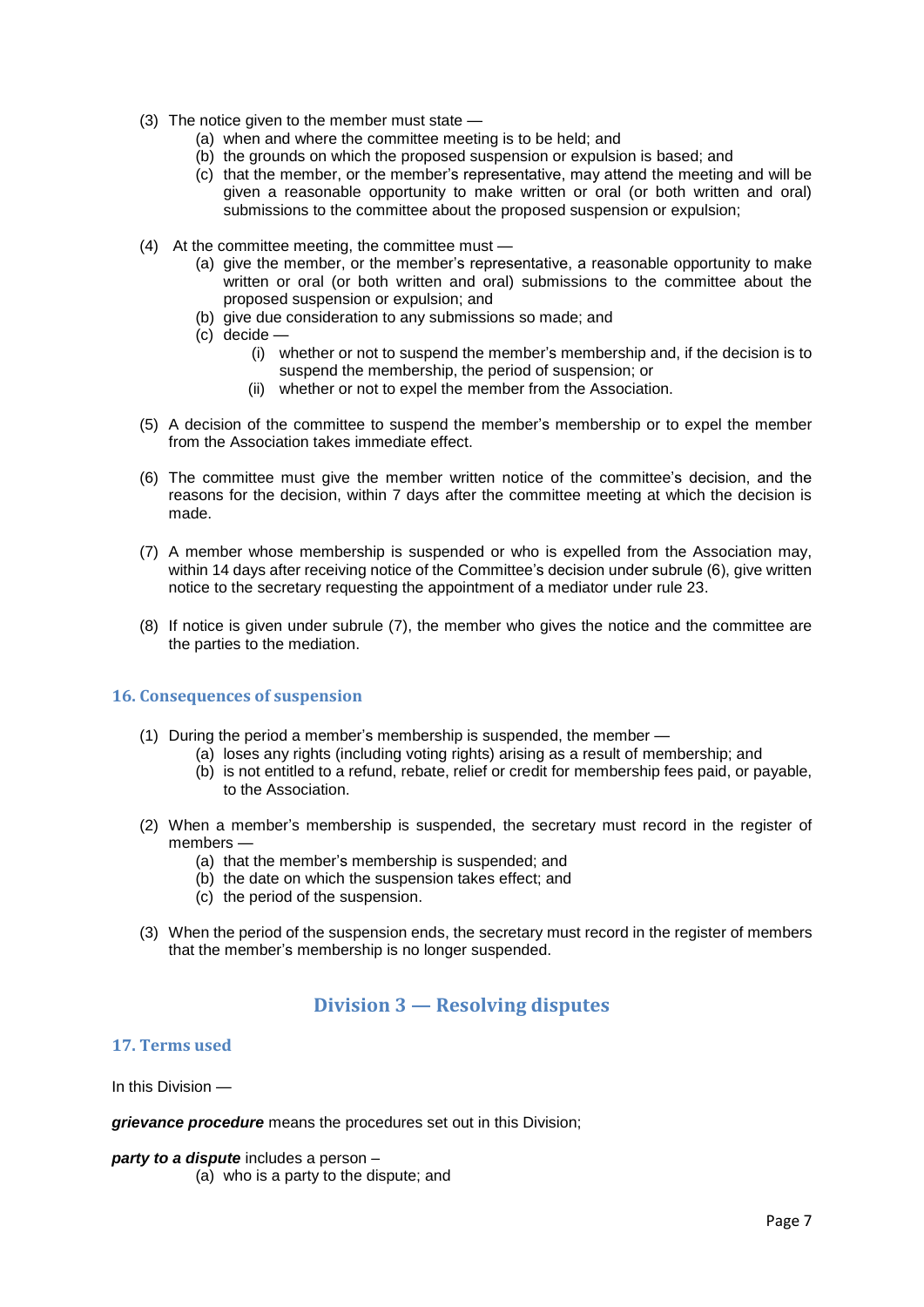(b) who ceases to be a member within 6 months before the dispute has come to the attention of each party to the dispute.

#### **18. Application of Division**

The procedure set out in this Division (the grievance procedure) applies to disputes —

- (a) between members; or
- (b) between one or more members and the Association.

#### **19. Parties to attempt to resolve dispute**

The parties to a dispute must attempt to resolve the dispute between themselves within 14 days after the dispute has come to the attention of each party.

#### **20. How grievance procedure is started**

- (1) If the parties to a dispute are unable to resolve the dispute between themselves within the time required by rule 19, any party to the dispute may start the grievance procedure by giving written notice to the secretary of —
	- (a) the parties to the dispute; and
	- (b) the matters that are the subject of the dispute.
- (2) Within 28 days after the secretary is given the notice, a committee meeting must be convened to consider and determine the dispute.
- (3) The secretary must give each party to the dispute written notice of the committee meeting at which the dispute is to be considered and determined at least 7 days before the meeting is held.
- (4) The notice given to each party to the dispute must state
	- (a) when and where the committee meeting is to be held; and
	- (b) that the party, or the party's representative, may attend the meeting and will be given a reasonable opportunity to make written or oral (or both written and oral) submissions to the committee about the dispute.
- $(5)$  If  $-$ 
	- (a) the dispute is between one or more members and the Association; and
	- (b) any party to the dispute gives written notice to the secretary stating that the party
		- (i) does not agree to the dispute being determined by the committee; and
		- (ii) requests the appointment of a mediator under rule 23,

the committee must not determine the dispute.

#### **21. Determination of dispute by committee**

- (1) At the committee meeting at which a dispute is to be considered and determined, the committee  $must$  —
	- (a) give each party to the dispute, or the party's representative, a reasonable opportunity to make written or oral (or both written and oral) submissions to the committee about the dispute; and
	- (b) give due consideration to any submissions so made; and
	- (c) determine the dispute.
- (2) The committee must give each party to the dispute written notice of the committee's determination, and the reasons for the determination, within 7 days after the committee meeting at which the determination is made.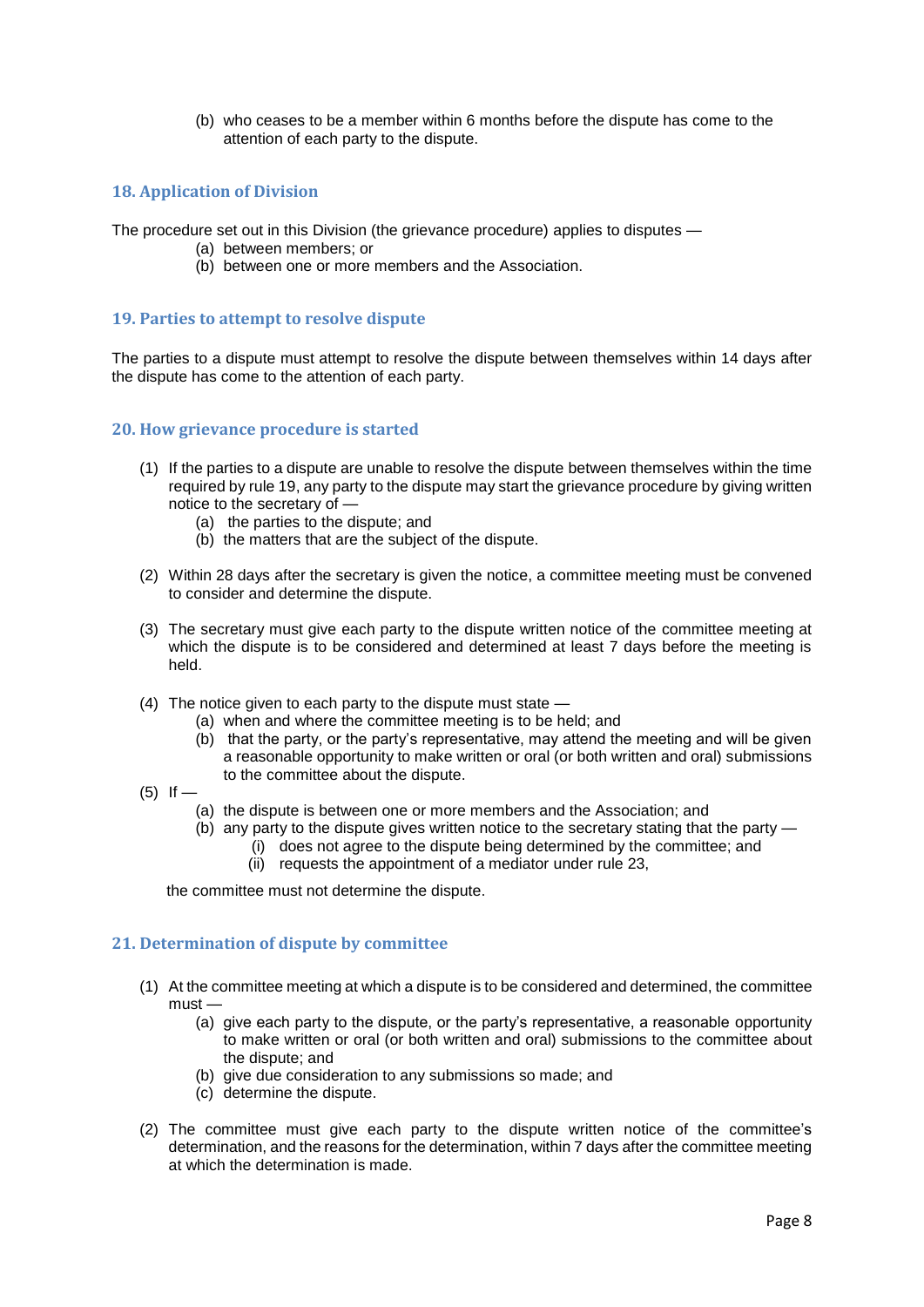- (3) A party to the dispute may, within 14 days after receiving notice of the committee's determination under subrule (1)(c), give written notice to the secretary requesting the appointment of a mediator under rule 23.
- (4) If notice is given under subrule (3), each party to the dispute is a party to the mediation.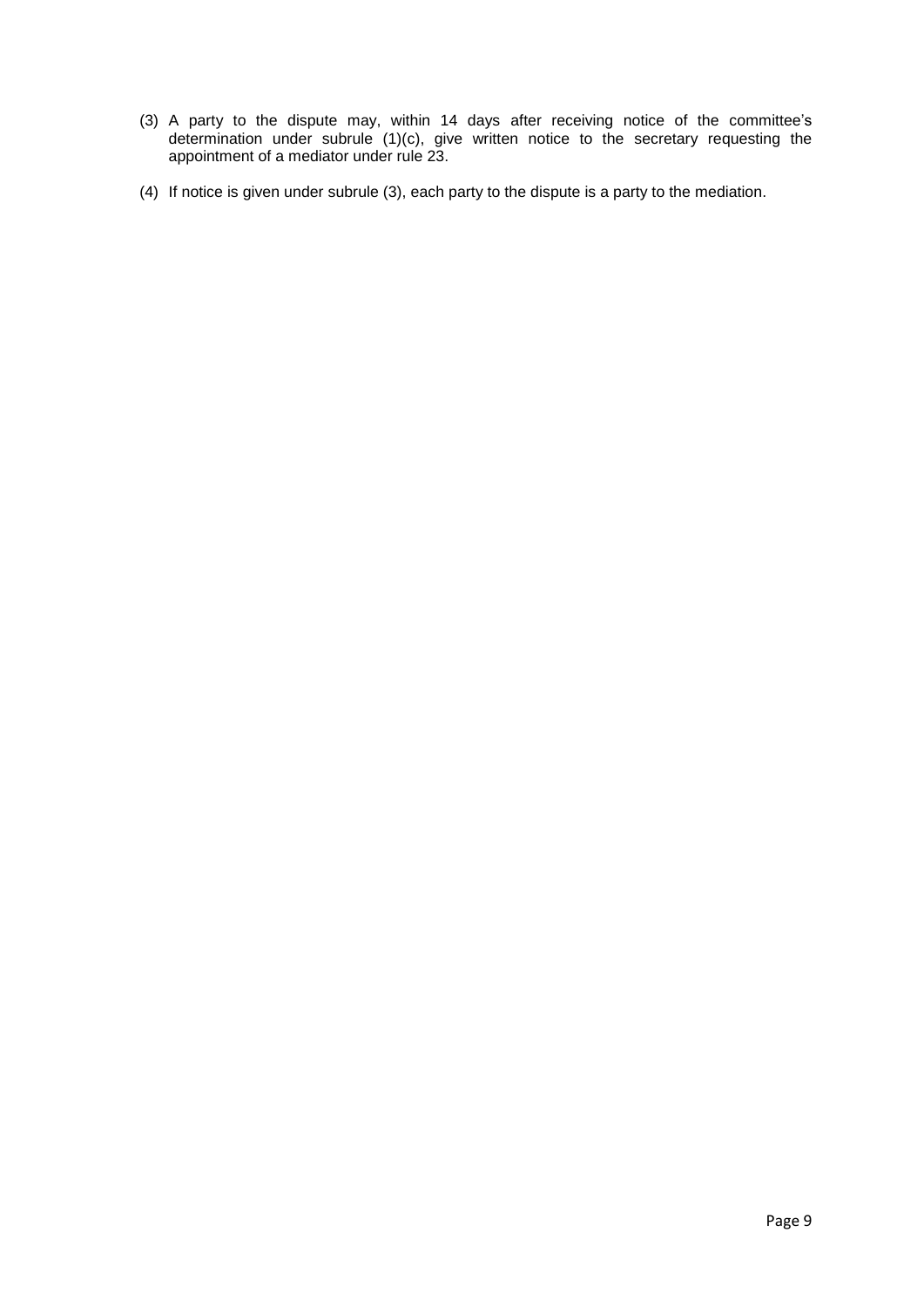## **Division 4 — Mediation**

### **22. Application of Division**

- (1) This Division applies if written notice has been given to the secretary requesting the appointment of a mediator —
	- (a) by a member under rule 15(7); or
	- (b) by a party to a dispute under rule  $20(5)(b)(ii)$  or  $21(3)$ .
- (2) If this Division applies, a mediator must be chosen or appointed under rule 23.

#### **23. Appointment of mediator**

- (1) The mediator must be a person chosen
	- (a) if the appointment of a mediator was requested by a member under rule  $15(7) -$  by agreement between the Member and the committee; or
	- (b) if the appointment of a mediator was requested by a party to a dispute under rule  $20(5)(b)(ii)$  or  $21(3)$  — by agreement between the parties to the dispute.
- (2) If there is no agreement for the purposes of subrule (1)(a) or (b), then, subject to subrules (3) and (4), the committee must appoint the mediator.
- (3) The person appointed as mediator by the committee must be a person who acts as a mediator for another not-for-profit body, such as a community legal centre, if the appointment of a mediator was requested by —
	- (a) a member under rule 15(7); or
	- (b) a party to a dispute under rule  $20(5)(b)(ii)$ ; or
	- (c) a party to a dispute under rule 21(3) and the dispute is between one or more members and the Association.
- (4) The person appointed as mediator by the committee may be a member or former member of the Association but must not —
	- (a) have a personal interest in the matter that is the subject of the mediation; or
	- (b) be biased in favour of or against any party to the mediation.

#### **24. Mediation process**

- (1) The parties to the mediation must attempt in good faith to settle the matter that is the subject of the mediation.
- (2) Each party to the mediation must give the mediator a written statement of the issues that need to be considered at the mediation at least 5 days before the mediation takes place.
- (3) In conducting the mediation, the mediator must
	- (a) give each party to the mediation every opportunity to be heard; and
	- (b) allow each party to the mediation to give due consideration to any written statement given by another party; and
	- (c) ensure that natural justice is given to the parties to the mediation throughout the mediation process.
- (4) The mediator cannot determine the matter that is the subject of the mediation.
- (5) The mediation must be confidential, and any information given at the mediation cannot be used in any other proceedings that take place in relation to the matter that is the subject of the mediation.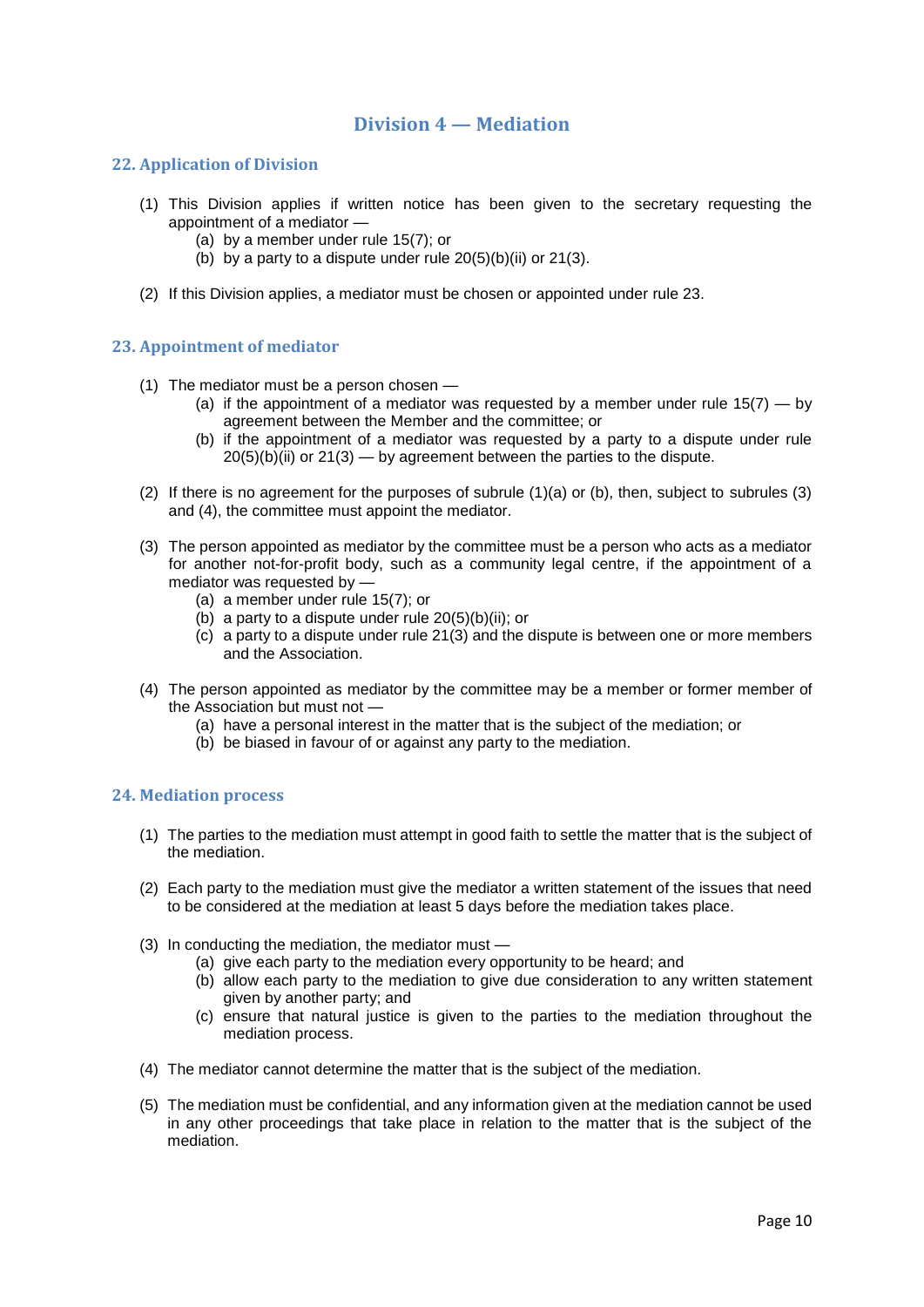(6) The costs of the mediation are to be paid by the party or parties to the mediation that requested the appointment of the mediator.

#### **25. If mediation results in decision to suspend or expel being revoked**

- $If -$
- (a) mediation takes place because a member whose membership is suspended or who is expelled from the Association gives notice under rule 15(7); and
- (b) as the result of the mediation, the decision to suspend the member's membership or expel the member is revoked,

that revocation does not affect the validity of any decision made at a committee meeting or general meeting during the period of suspension or expulsion.

### **PART 5 — COMMITTEE**

### **Division 1 — Powers of Committee**

#### **26. Committee**

- (1) The committee members are the persons who, as the management committee of the Association, have the power to manage the affairs of the Association.
- (2) Subject to the Act, these rules, the by-laws (if any) and any resolution passed at a general meeting, the committee has power to do all things necessary or convenient to be done for the proper management of the affairs of the Association.
- (3) The committee must take all reasonable steps to ensure that the Association complies with the Act, these rules and the by-laws (if any).

### **Division 2 — Composition of Committee and duties of members**

#### **27. Committee members**

- (1) The committee members consist of
	- (a) the office holders of the Association; and
	- (b) at least one ordinary committee member.
- (2) The committee must determine the maximum number of members who may be ordinary committee members.
- (3) The following are the office holders of the Association
	- (a) the chairperson;
	- (b) the deputy chairperson;
	- (c) the secretary;
	- (d) the treasurer.
- (4) A person may be a committee member if the person is
	- (a) an individual who has reached 18 years of age; and
	- (b) an ordinary member.
- (5) A person must not hold 2 or more of the offices mentioned in subrule (3) at the same time.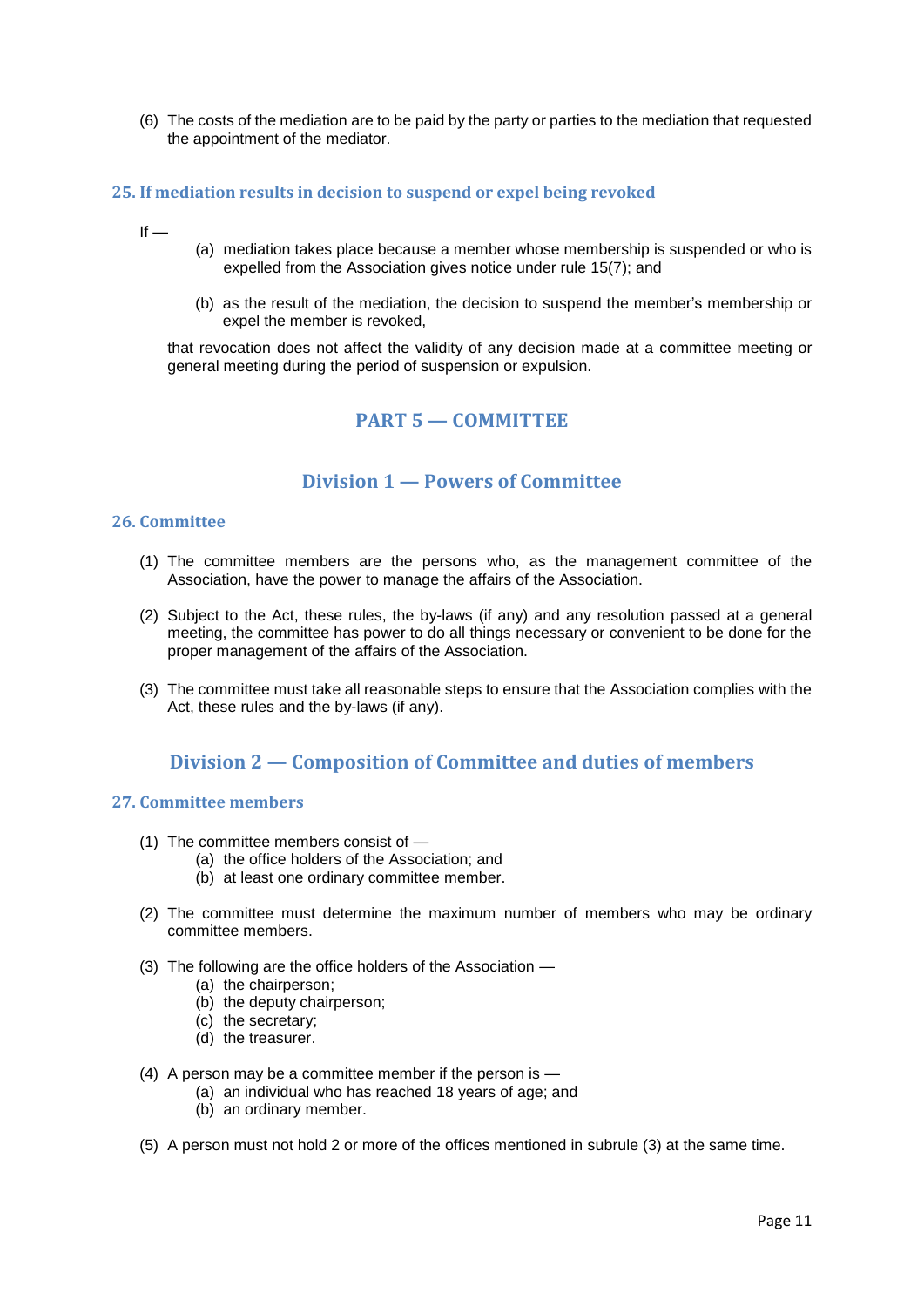#### **28. Chairperson**

- (1) It is the duty of the chairperson to consult with the secretary regarding the business to be conducted at each committee meeting and general meeting.
- (2) The chairperson has the powers and duties relating to convening and presiding at committee meetings and presiding at general meetings provided for in these rules.

#### **29. Secretary**

The Secretary has the following duties —

- (a) dealing with the Association's correspondence;
- (b) consulting with the chairperson regarding the business to be conducted at each committee meeting and general meeting;
- (c) preparing the notices required for meetings and for the business to be conducted at meetings;
- (d) unless another member is authorised by the committee to do so, maintaining on behalf of the Association the register of members, and recording in the register any changes in the membership, as required under section 53(1) of the Act;
- (e) maintaining on behalf of the Association an up-to-date copy of these rules, as required under section 35(1) of the Act;
- (f) unless another member is authorised by the committee to do so, maintaining on behalf of the Association a record of committee members and other persons authorised to act on behalf of the Association, as required under section 58(2) of the Act;
- (g) ensuring the safe custody of the books of the Association, other than the financial records, financial statements and financial reports, as applicable to the Association;
- (h) maintaining full and accurate minutes of committee meetings and general meetings;
- (i) carrying out any other duty given to the secretary under these rules or by the committee.

#### **30. Treasurer**

The treasurer has the following duties —

- (a) ensuring that any amounts payable to the Association are collected and issuing receipts for those amounts in the Association's name;
- (b) ensuring that any amounts paid to the Association are credited to the appropriate account of the Association, as directed by the committee;
- (c) ensuring that any payments to be made by the Association that have been authorised by the committee or at a general meeting are made on time;
- (d) ensuring that the Association complies with the relevant requirements of Part 5 of the Act;
- (e) ensuring the safe custody of the Association's financial records, financial statements and financial reports, as applicable to the Association;
- (f) if the Association is a tier 1 association, coordinating the preparation of the Association's financial statements before their submission to the Association's annual general meeting;
- (g) if the Association is a tier 2 association or tier 3 association, coordinating the preparation of the Association's financial report before its submission to the Association's annual general meeting;
- (h) providing any assistance required by an auditor or reviewer conducting an audit or review of the Association's financial statements or financial report under Part 5 Division 5 of the Act;
- (i) carrying out any other duty given to the treasurer under these rules or by the committee.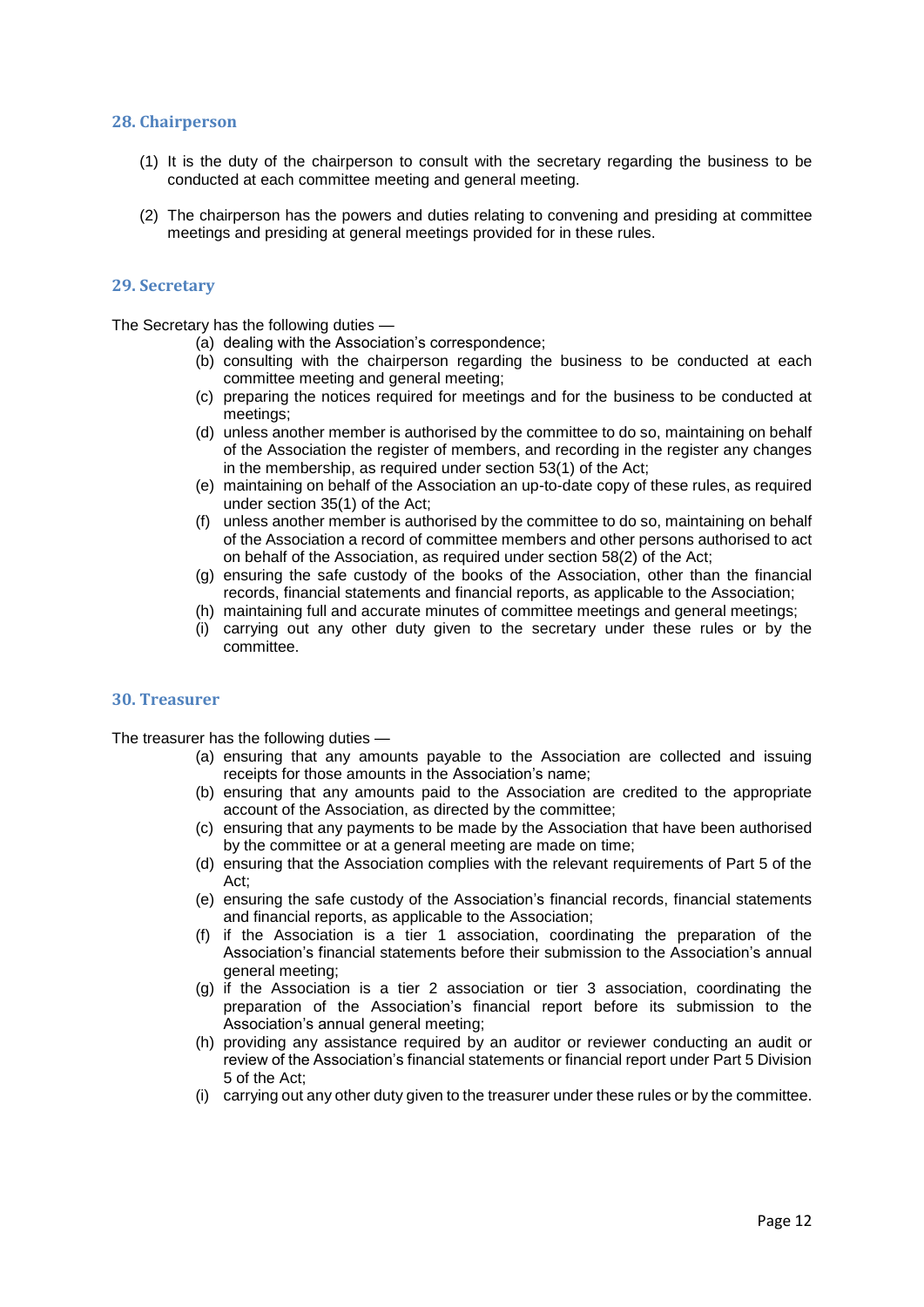## **Division 3 — Election of committee members and tenure of office**

#### **31. How members become Committee members**

A member becomes a committee member if the member —

- (a) is elected to the committee at a general meeting; or
	- (b) is appointed to the committee by the committee to fill a casual vacancy under rule 38.

#### **32. Nomination of committ**e**e members**

- (1) At least 42 days before an annual general meeting, the secretary must send written notice to all the members —
	- (a) calling for nominations for election to the committee; and
	- (b) stating the date by which nominations must be received by the secretary to comply with subrule (2).
- (2) A member who wishes to be considered for election to the committee at the annual general meeting must nominate for election by sending written notice of the nomination to the secretary at least 28 days before the annual general meeting.
- (3) The written notice must include a statement by another member in support of the nomination.
- (4) A member may nominate for one specified position of office holder of the Association or to be an ordinary committee member.
- (5) A member whose nomination does not comply with this rule is not eligible for election to the committee unless the member is nominated under rule 33(2) or 34(2)(b).

#### **33. Election of office holders**

- (1) At the annual general meeting, a separate election must be held for each position of office holder of the Association.
- (2) If there is no nomination for a position, the chairperson of the meeting may call for nominations from the ordinary members at the meeting.
- (3) If only one member has nominated for a position, the chairperson of the meeting must declare the Member elected to the position.
- (4) If more than one member has nominated for a position, the ordinary members at the meeting must vote in accordance with procedures that have been determined by the committee to decide who is to be elected to the position.
- (5) Each ordinary member present at the meeting may vote for one member who has nominated for the position.
- (6) A member who has nominated for the position may vote for himself or herself.
- (7) On the member's election, the new chairperson of the Association may take over as the chairperson of the meeting.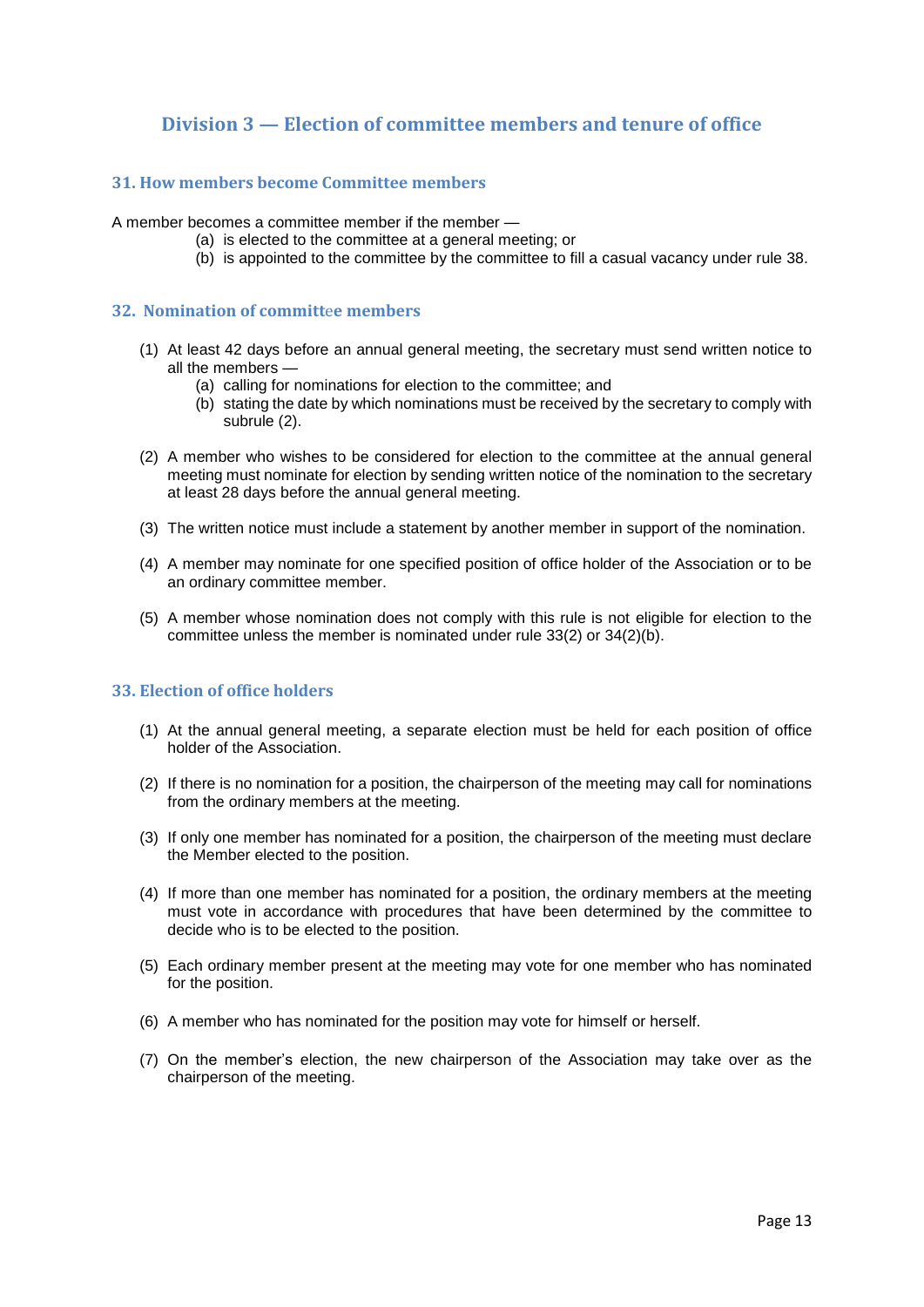#### **34. Election of ordinary committee members**

- (1) At the annual general meeting, the Association must decide by resolution the number of ordinary committee members (if any) to hold office for the next year.
- (2) If the number of members nominating for the position of ordinary committee member is not greater than the number to be elected, the chairperson of the meeting —
	- (a) must declare each of those members to be elected to the position; and
	- (b) may call for further nominations from the ordinary members at the meeting to fill any positions remaining unfilled after the elections under paragraph (a).
- $(3)$  If
	- (a) the number of members nominating for the position of ordinary committee member is greater than the number to be elected; or
	- (b) the number of members nominating under subrule (2)(b) is greater than the number of positions remaining unfilled,

the ordinary members at the meeting must vote in accordance with procedures that have been determined by the committee to decide the members who are to be elected to the position of ordinary committee member.

(4) A member who has nominated for the position of ordinary committee member may vote in accordance with that nomination.

#### **35. Term of office**

- (1) The term of office of a committee member begins when the member
	- (a) is elected at an annual general meeting or under subrule 36(3)(b); or
	- (b) is appointed to fill a casual vacancy under rule 38.
- (2) Subject to rule 37, a committee member holds office until the positions on the committee are declared vacant at the next annual general meeting.
- (3) A committee member may be re-elected.

#### **36. Resignation and removal from office**

- (1) A committee member may resign from the committee by written notice given to the secretary or, if the resigning member is the secretary, given to the chairperson.
- (2) The resignation takes effect
	- (a) when the notice is received by the secretary or chairperson; or
	- (b) if a later time is stated in the notice, at the later time.
- (3) At a general meeting, the Association may by resolution
	- (a) remove a committee member from office; and
	- (b) elect a member who is eligible under rule 27(4) to fill the vacant position.
- (4) A committee member who is the subject of a proposed resolution under subrule (3)(a) may make written representations (of a reasonable length) to the secretary or chairperson and may ask that the representations be provided to the members.
- (5) The secretary or chairperson may give a copy of the representations to each member or, if they are not so given, the committee member may require them to be read out at the general meeting at which the resolution is to be considered.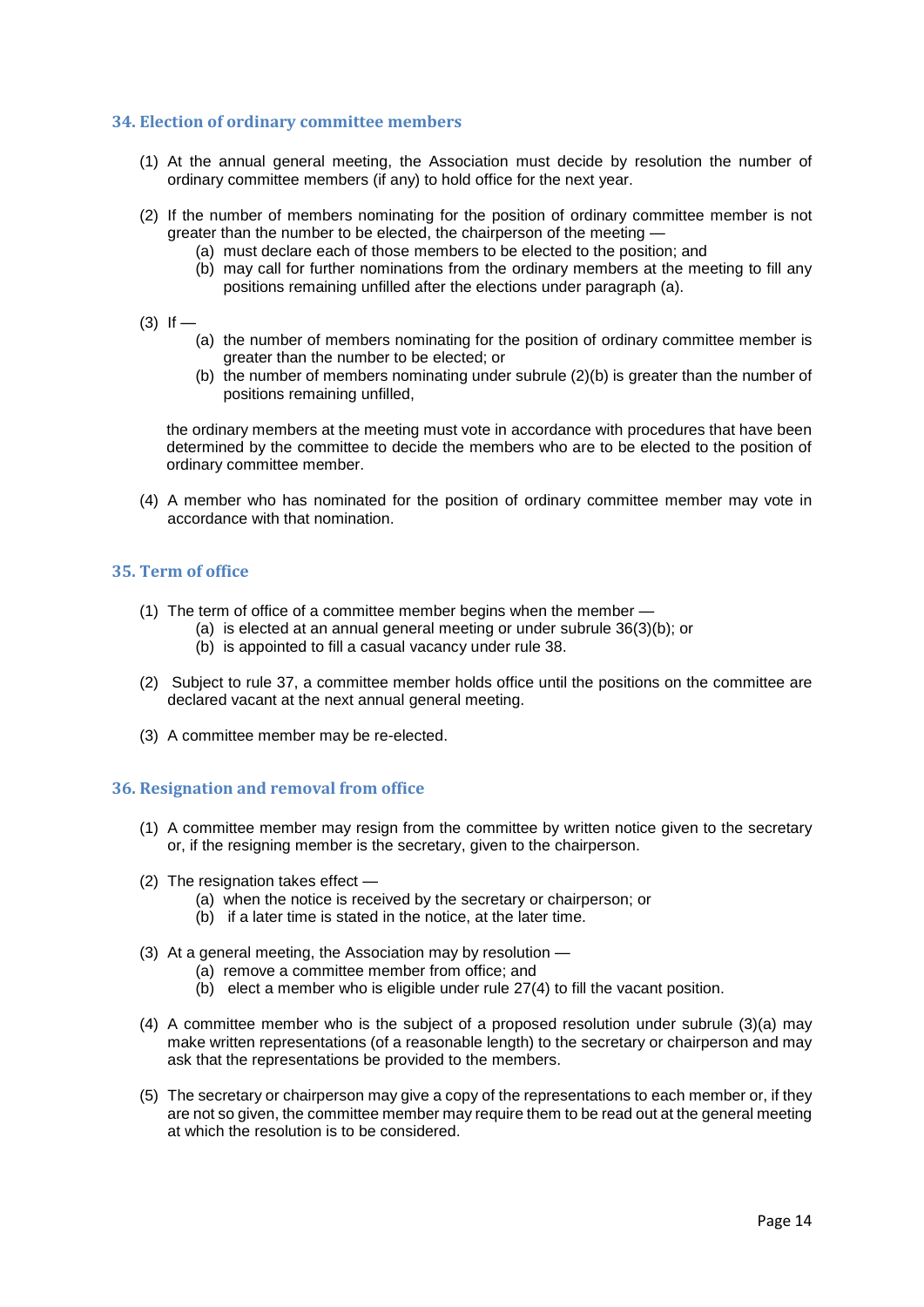#### **37. When membership of committee ceases**

A person ceases to be a committee member if the person —

- (a) dies or otherwise ceases to be a member; or
- (b) resigns from the committee or is removed from office under rule 36; or
- (c) becomes ineligible to accept an appointment or act as a committee member under section 39 of the Act;
- (d) becomes permanently unable to act as a committee member because of a mental or physical disability; or
- (e) fails to attend 3 consecutive Committee meetings, of which the person has been given notice, without having notified the Committee that the person will be unable to attend.

#### **38. Filling casual vacancies**

- (1) The committee may appoint a member who is eligible under rule 27(4) to fill a position on the committee that —
	- (a) has become vacant under rule 37; or
	- (b) was not filled by election at the most recent annual general meeting or under rule 36(3)(b).
- (2) If the position of secretary becomes vacant, the committee must appoint a member who is eligible under rule 27(4) to fill the position within 14 days after the vacancy arises.
- (3) Subject to the requirement for a quorum under rule 45, the committee may continue to act despite any vacancy in its membership.
- (4) If there are fewer committee members than required for a quorum under rule 45, the committee may act only for the purpose of —
	- (a) appointing committee members under this rule; or
	- (b) convening a general meeting.

#### **39. Validity of acts**

The acts of a committee or subcommittee, or of a committee member or member of a subcommittee, are valid despite any defect that may afterwards be discovered in the election, appointment or qualification of a committee member or member of a subcommittee.

#### **40. Payments to committee members**

 $(1)$  In this rule  $-$ 

*committee member* includes a member of a subcommittee; *committee meeting* includes a meeting of a subcommittee.

- (2) A committee member is entitled to be paid out of the funds of the Association for any out-ofpocket expenses for travel and accommodation properly incurred —
	- (a) in attending a committee meeting or
	- (b) in attending a general meeting; or
	- (c) otherwise in connection with the Association's business.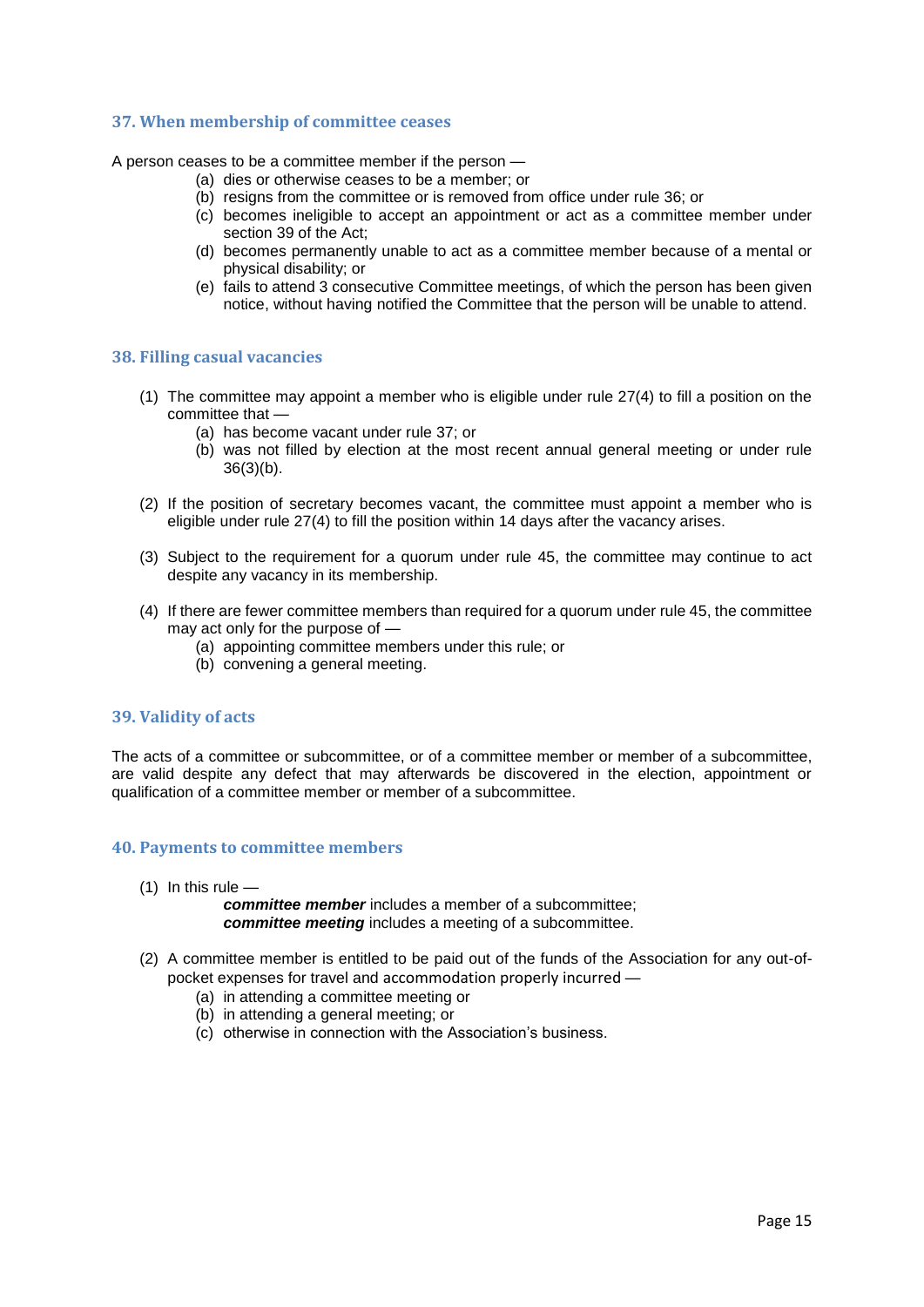## **Division 4 — Committee meetings**

#### **41. Committee meetings**

- (1) The committee must meet at least 3 times in each year on the dates and at the times and places determined by the committee.
- (2) The date, time and place of the first committee meeting must be determined by the committee members as soon as practicable after the annual general meeting at which the committee members are elected.
- (3) Special committee meetings may be convened by the chairperson or any 2 committee members.

#### **42. Notice of committee meetings**

- (1) Notice of each committee meeting must be given to each committee member at least 48 hours before the time of the meeting.
- (2) The notice must state the date, time and place of the meeting and must describe the general nature of the business to be conducted at the meeting.
- (3) Unless subrule (4) applies, the only business that may be conducted at the meeting is the business described in the notice.
- (4) Urgent business that has not been described in the notice may be conducted at the meeting if the committee members at the meeting unanimously agree to treat that business as urgent.

#### **43. Procedure and order of business**

- (1) The chairperson or, in the chairperson's absence, the deputy-chairperson must preside as chairperson of each committee meeting.
- (2) If the chairperson and deputy chairperson are absent or are unwilling to act as chairperson of a meeting, the committee members at the meeting must choose one of them to act as chairperson of the meeting.
- (3) The procedure to be followed at a committee meeting must be determined from time to time by the committee.
- (4) The order of business at a committee meeting may be determined by the committee members at the meeting.
- (5) A member or other person who is not a committee member may attend a committee meeting if invited to do so by the committee.
- (6) A person invited under subrule (5) to attend a committee meeting
	- (a) has no right to any agenda, minutes or other document circulated at the meeting; and
	- (b) must not comment about any matter discussed at the meeting unless invited by the committee to do so; and
	- (c) cannot vote on any matter that is to be decided at the meeting.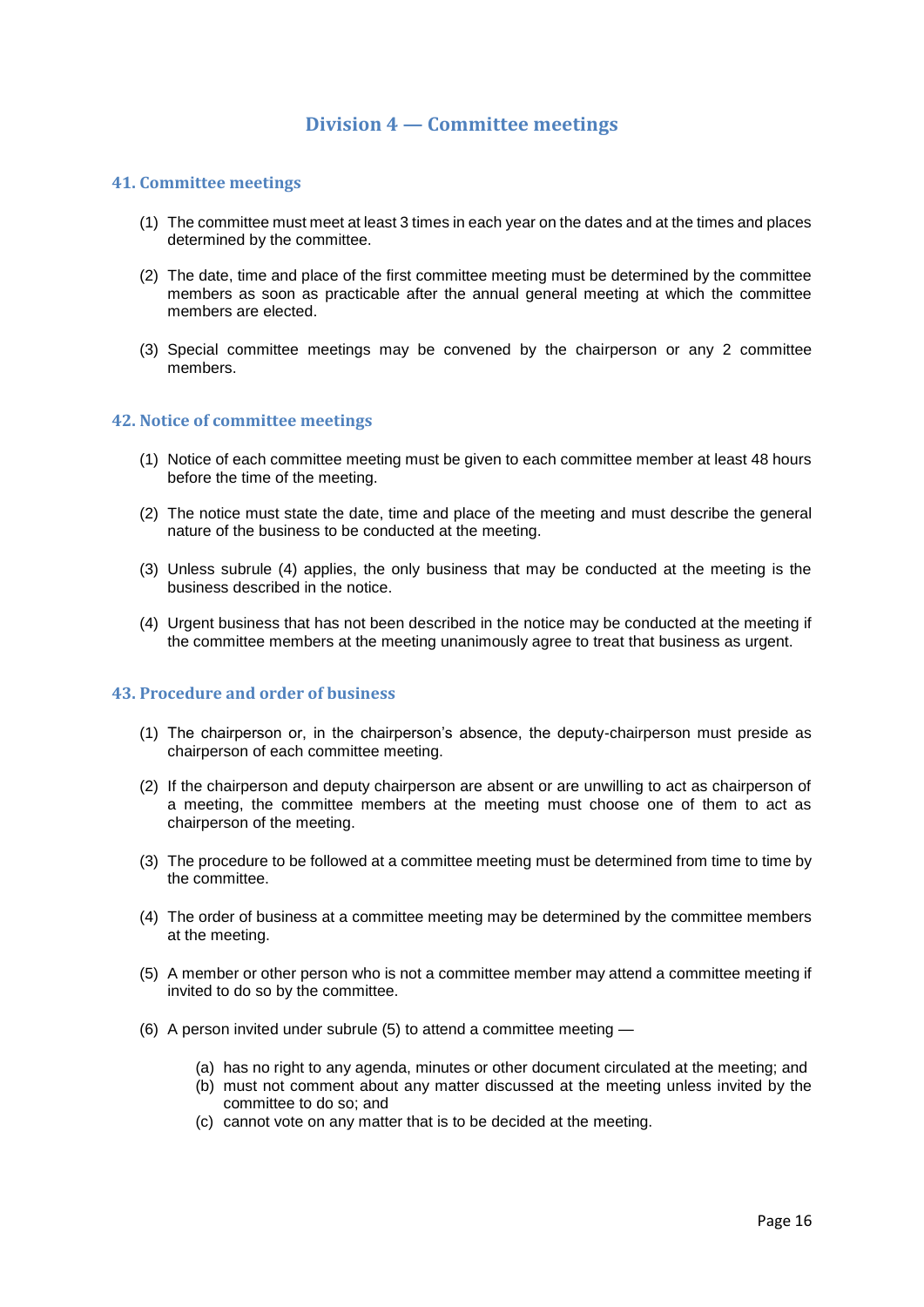#### **44. Use of technology to be present at committee meetings**

- (1) The presence of a committee member at a committee meeting need not be by attendance in person but may be by that committee member and each other committee member at the meeting being simultaneously in contact by telephone or other means of instantaneous communication.
- (2) A member who participates in a committee meeting as allowed under subrule (1) is taken to be present at the meeting and, if the member votes at the meeting, the member is taken to have voted in person.

#### **45. Quorum for committee meetings**

- (1) Subject to rule 38(4), no business is to be conducted at a committee meeting unless a quorum is present.
- (2) If a quorum of 5 is not present within 30 minutes after the notified commencement time of a committee meeting —
	- (a) in the case of a special meeting the meeting lapses; or
	- (b) otherwise, the meeting is adjourned to the same time, day and place in the following week.
- $(3)$  If  $-$ 
	- (a) a quorum is not present within 30 minutes after the commencement time of a committee meeting held under subrule (2)(b); and
	- (b) at least 2 committee members are present at the meeting,

those members present are taken to constitute a quorum.

#### **46. Voting at committee meetings**

- (1) Each committee member present at a committee meeting has one vote on any question arising at the meeting.
- (2) A motion is carried if a majority of the committee members present at the committee meeting vote in favour of the motion.
- (3) If the votes are divided equally on a question, the chairperson of the meeting has a second or casting vote.
- (4) A vote may take place by the committee members present indicating their agreement or disagreement or by a show of hands, unless the committee decides that a secret ballot is needed to determine a particular question.
- (5) If a secret ballot is needed, the chairperson of the meeting must decide how the ballot is to be conducted.

#### **47. Minutes of committee meetings**

- (1) The committee must ensure that minutes are taken and kept of each committee meeting.
- (2) The minutes must record the following
	- (a) the names of the committee members present at the meeting;
	- (b) the name of any person attending the meeting under rule  $43(5)$ ;
	- (c) the business considered at the meeting;
	- (d) any motion on which a vote is taken at the meeting and the result of the vote.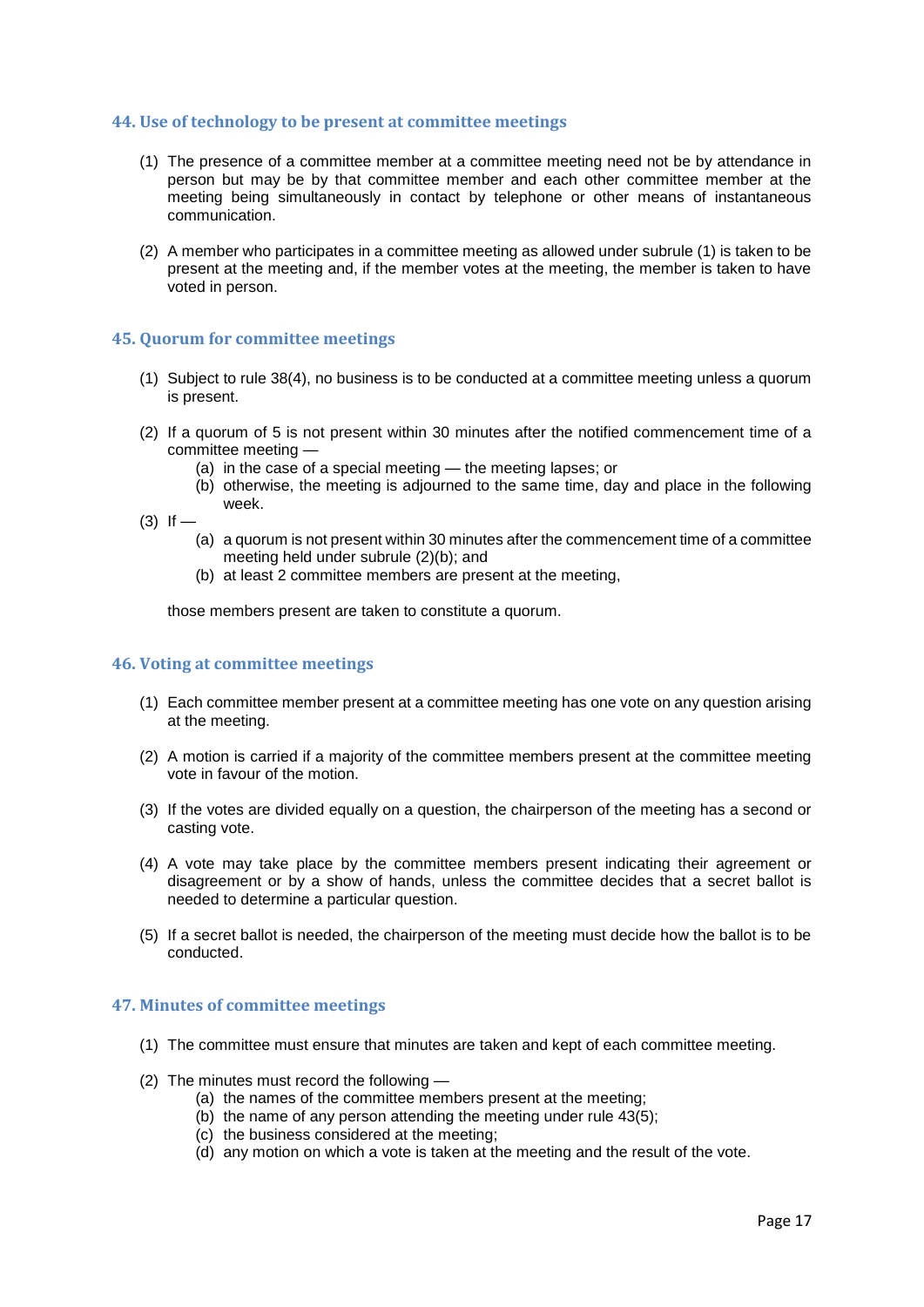- (3) The minutes of a committee meeting must be entered in the Association's minute book within 30 days after the meeting is held.
- (4) The chairperson must ensure that the minutes of a committee meeting are reviewed and signed as correct by —
	- (a) the chairperson of the meeting; or
	- (b) the chairperson of the next committee meeting.
- (5) When the minutes of a committee meeting have been signed as correct they are, until the contrary is proved, evidence that —
	- (a) the meeting to which the minutes relate was duly convened and held; and
	- (b) the matters recorded as having taken place at the meeting took place as recorded; and
	- (c) any appointment purportedly made at the meeting was validly made.

## **Division 5 — Subcommittees and subsidiary offices**

#### **48. Subcommittees and subs**i**diary offices**

- (1) To help the committee in the conduct of the Association's business, the committee may, in writing, do either or both of the following —
	- (a) appoint one or more subcommittees;
	- (b) create one or more subsidiary offices and appoint people to those offices.
- (2) A subcommittee may consist of the number of people, whether or not members, that the committee considers appropriate.
- (3) A person may be appointed to a subsidiary office whether or not the person is a member.
- (4) Subject to any directions given by the committee
	- (a) a subcommittee may meet and conduct business as it considers appropriate; and
	- (b) the holder of a subsidiary office may carry out the functions given to the holder as the holder considers appropriate.

#### **49. Delegation to subcommittees and holders of subsidiary offices**

 $(1)$  In this rule  $-$ 

*non-delegable duty* means a duty imposed on the committee by the Act or another written law.

- (2) The committee may, in writing, delegate to a subcommittee or the holder of a subsidiary office the exercise of any power or the performance of any duty of the committee other than —
	- (a) the power to delegate; and
	- (b) a non-delegable duty.
- (3) A power or duty, the exercise or performance of which has been delegated to a subcommittee or the holder of a subsidiary office under this rule, may be exercised or performed by the subcommittee or holder in accordance with the terms of the delegation.
- (4) The delegation may be made subject to any conditions, qualifications, limitations or exceptions that the committee specifies in the document by which the delegation is made.
- (5) The delegation does not prevent the committee from exercising or performing at any time the power or duty delegated.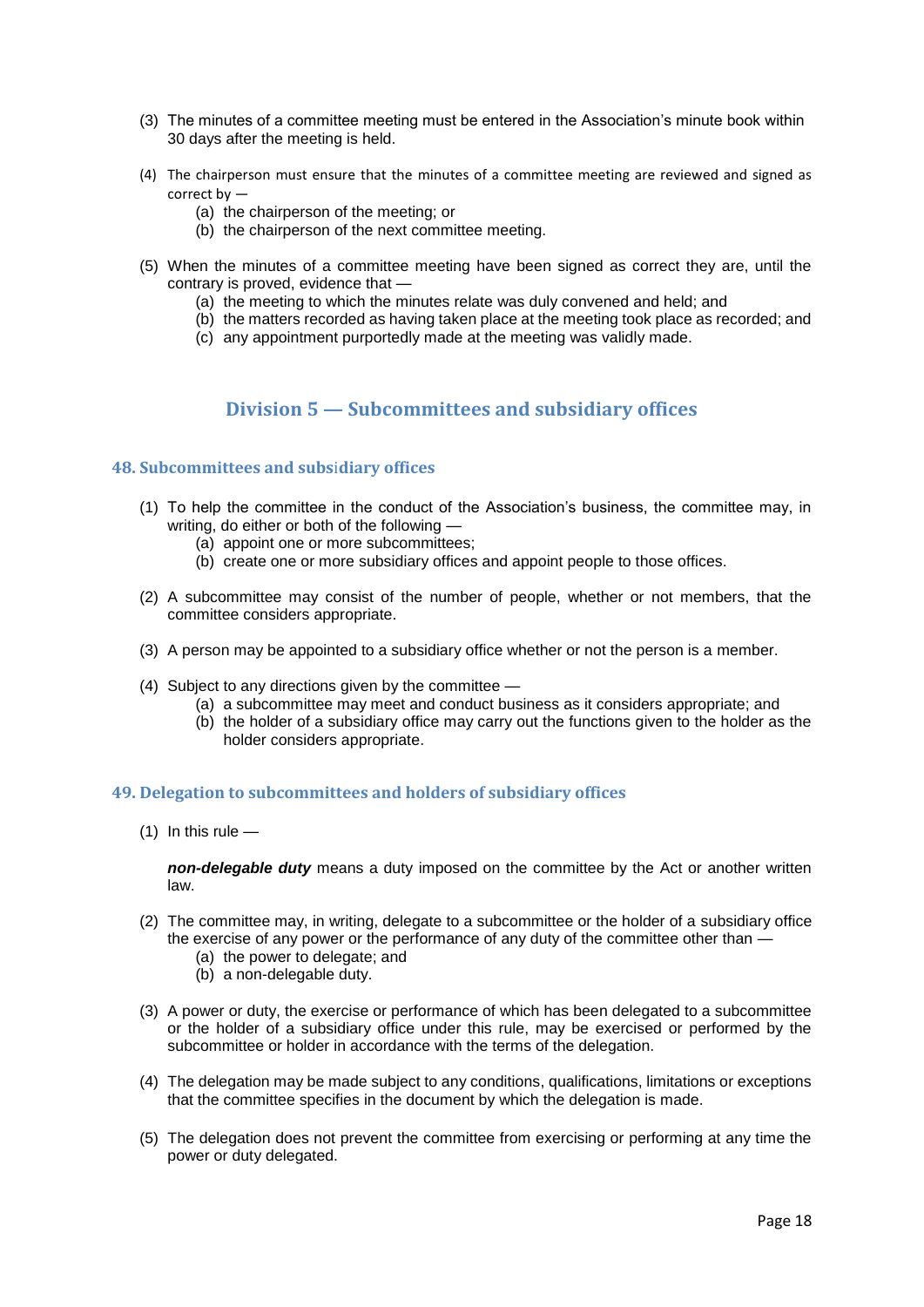- (6) Any act or thing done by a subcommittee or by the holder of a subsidiary office, under the delegation has the same force and effect as if it had been done by the committee.
- (7) The committee may, in writing, amend or revoke the delegation.

## **PART 6 — GENERAL MEETINGS OF ASSOCIATION**

### **50. Annual general meeting**

- (1) The committee must determine the date, time and place of the annual general meeting.
- (2) If it is proposed to hold the annual general meeting more than 6 months after the end of the Association's financial year, the secretary must apply to the Commissioner for permission under section 50(3)(b) of the Act within 4 months after the end of the financial year.
- (3) The ordinary business of the annual general meeting is as follows
	- (a) to confirm the minutes of the previous annual general meeting and of any special general meeting held since then if the minutes of that meeting have not yet been confirmed;
	- (b) to receive and consider
		- (i) the committee's annual report on the Association's activities during the preceding financial year; and
		- (ii) if the Association is a tier 1 association, the financial statements of the Association for the preceding financial year presented under Part 5 of the Act; and
		- (iii) if the Association is a tier 2 association or a tier 3 association, the financial report of the Association for the preceding financial year presented under Part 5 of the Act;
		- (iv) if required to be presented for consideration under Part 5 of the Act, a copy of the report of the review or auditor's report on the financial statements or financial report;
	- (c) to elect the office holders of the Association and other committee members;
	- (d) if applicable, to appoint or remove a reviewer or auditor of the Association in accordance with the Act;
	- (e) to confirm or vary the entrance fees, subscriptions and other amounts (if any) to be paid by members.
- (4) Any other business of which notice has been given in accordance with these rules may be conducted at the annual general meeting.

### **51. Special general meetings**

- (1) The committee may convene a special general meeting.
- (2) The committee must convene a special general meeting if at least 20% of the members require a special general meeting to be convened.
- (3) The members requiring a special general meeting to be convened must
	- (a) make the requirement by written notice given to the secretary; and
	- (b) state in the notice the business to be considered at the meeting; and
	- (c) each sign the notice.
- (4) The special general meeting must be convened within 28 days after notice is given under subrule (3)(a).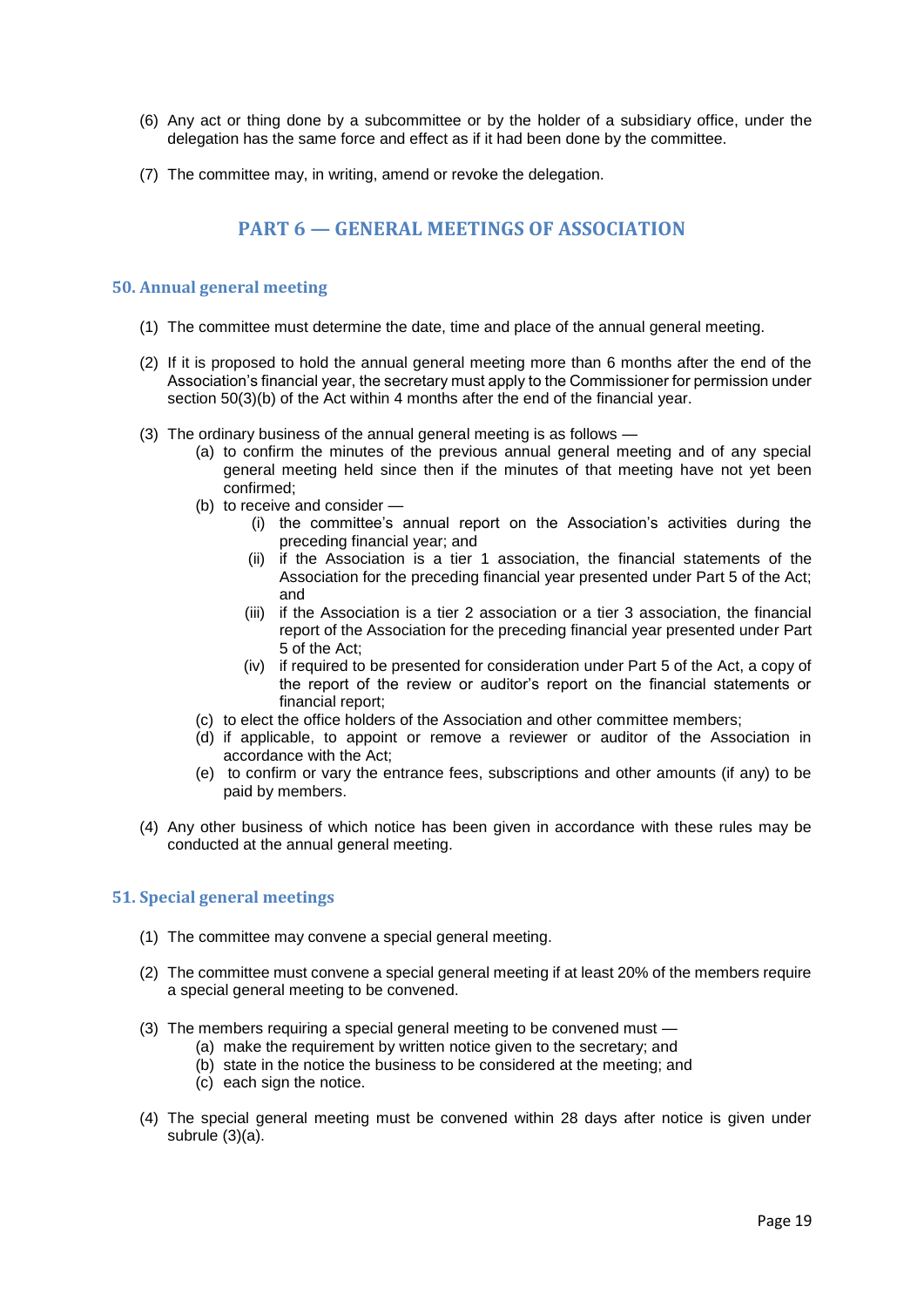- (5) If the committee does not convene a special general meeting within that 28 day period, the members making the requirement (or any of them) may convene the special general meeting.
- (6) A special general meeting convened by members under subrule (5)
	- (a) must be held within 3 months after the date the original requirement was made; and
	- (b) may only consider the business stated in the notice by which the requirement was made.
- (7) The Association must reimburse any reasonable expenses incurred by the members convening a special general meeting under subrule (5).

### **52. Notice of general meetings**

- (1) The secretary or, in the case of a special general meeting convened under rule 51(5), the members convening the meeting, must give to each member —
	- (a) at least 21 days' notice of a general meeting if a special resolution is to be proposed at the meeting; or
	- (b) at least 14 days' notice of a general meeting in any other case.
- (2) The notice must
	- (a) specify the date, time and place of the meeting; and
	- (b) indicate the general nature of each item of business to be considered at the meeting; and
	- (c) if the meeting is the annual general meeting, include the names of the members who have nominated for election to the committee under rule 32(2); and
	- (d) if a special resolution is proposed -
		- (i) set out the wording of the proposed resolution as required by section 51(4) of the Act; and
		- (ii) state that the resolution is intended to be proposed as a special resolution; and
		- (iii) comply with rule 53(7).

#### **53. Proxies**

- (1) Subject to subrule (2), an ordinary member may appoint an individual who is an ordinary member as his or her proxy to vote and speak on his or her behalf at a general meeting.
- (2) An ordinary member may be appointed the proxy for not more than 5 other members.
- (3) The appointment of a proxy must be in writing and signed by the member making the appointment.
- (4) The member appointing the proxy may give specific directions as to how the proxy is to vote on his or her behalf.
- (5) If no instructions are given to the proxy, the proxy may vote on behalf of the member in any matter as the proxy sees fit.
- (6) If the committee has approved a form for the appointment of a proxy, the member may use that form or any other form —
	- (a) that clearly identifies the person appointed as the member's proxy; and
	- (b) that has been signed by the member.
- (7) Notice of a general meeting given to an ordinary member under rule 52 must
	- (a) state that the member may appoint an individual who is an ordinary member as a proxy for the meeting; and
	- (b) include a copy of any form that the committee has approved for the appointment of a proxy.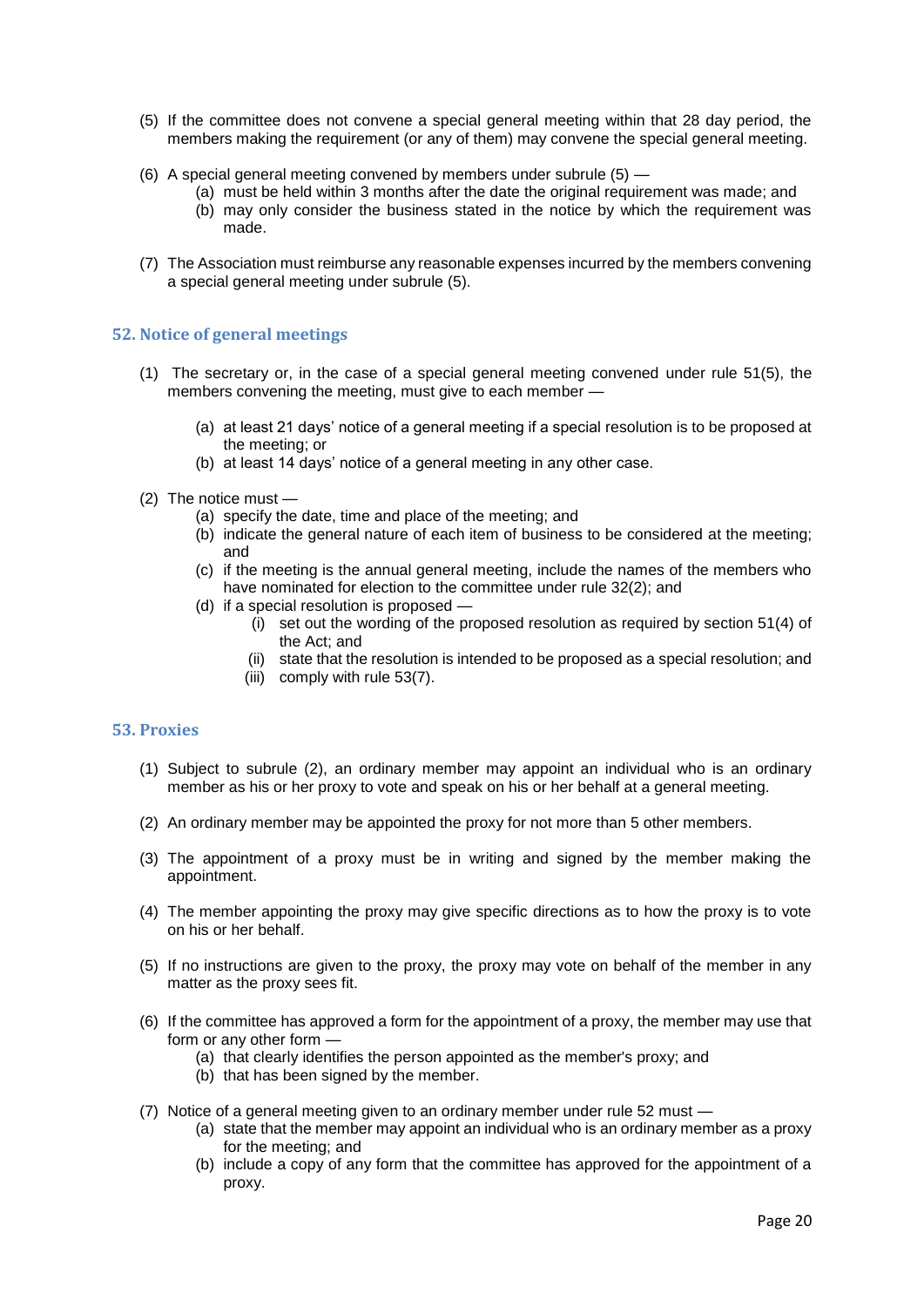- (8) A form appointing a proxy must be given to the secretary before the commencement of the general meeting for which the proxy is appointed.
- (9) A form appointing a proxy sent by post or electronically is of no effect unless it is received by the Association not later than 24 hours before the commencement of the meeting.

#### **54. Use of technology to be present at general meetings**

- (1) The presence of a member at a general meeting need not be by attendance in person but may be by that member and each other member at the meeting being simultaneously in contact by telephone or other means of instantaneous communication.
- (2) A member who participates in a general meeting as allowed under subrule (1) is taken to be present at the meeting and, if the member votes at the meeting, the member is taken to have voted in person.

#### **55. Presiding member and quorum for general meetings**

- (1) The chairperson or, in the chairperson's absence, the deputy chairperson must preside as chairperson of each general meeting.
- (2) If the chairperson and deputy chairperson are absent or are unwilling to act as chairperson of a general meeting, the committee members at the meeting must choose one of them to act as chairperson of the meeting.
- (3) No business is to be conducted at a general meeting unless a quorum is present.
- (4) If a quorum of 10 is not present within 30 minutes after the notified commencement time of a general meeting —
	- (a) in the case of a special general meeting the meeting lapses; or
	- $(b)$  in the case of the annual general meeting the meeting is adjourned to
		- (i) the same time and day in the following week; and
		- (ii) the same place, unless the chairperson specifies another place at the time of the adjournment or written notice of another place is given to the members before the day to which the meeting is adjourned.
- $(5)$  If
	- (a) a quorum is not present within 30 minutes after the commencement time of an annual general meeting held under subrule (4)(b); and
	- (b) at least 2 ordinary members are present at the meeting,

those members present are taken to constitute a quorum.

#### **56. Adjournment of general meeting**

- (1) The chairperson of a general meeting at which a quorum is present may, with the consent of a majority of the ordinary members present at the meeting, adjourn the meeting to another time at the same place or at another place.
- (2) Without limiting subrule (1), a meeting may be adjourned
	- (a) if there is insufficient time to deal with the business at hand; or
		- (b) to give the members more time to consider an item of business.
- (3) No business may be conducted on the resumption of an adjourned meeting other than the business that remained unfinished when the meeting was adjourned.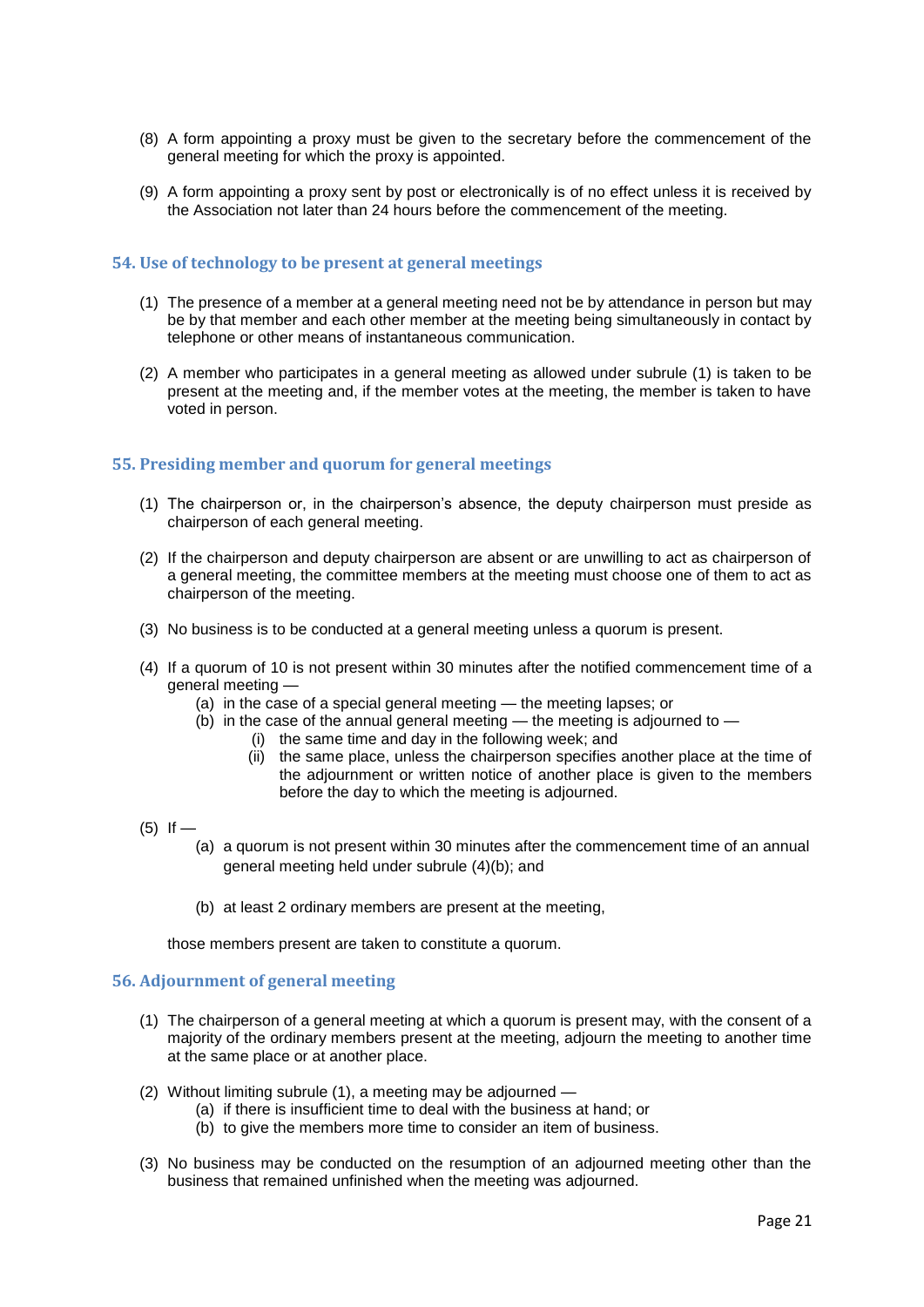(4) Notice of the adjournment of a meeting under this rule is not required unless the meeting is adjourned for 14 days or more, in which case notice of the meeting must be given in accordance with rule 52.

#### **57. Voting at general meeting**

- (1) On any question arising at a general meeting
	- (a) subject to subrule (6), each ordinary member has one vote unless the member may also vote on behalf of a body corporate under subrule (2); and
	- (b) ordinary members may vote personally or by proxy.
- (2) An ordinary member that is a body corporate may, in writing, appoint an individual, whether or not the individual is a member, to vote on behalf of the body corporate on any question at a particular general meeting or at any general meeting, as specified in the document by which the appointment is made.
- (3) A copy of the document by which the appointment is made must be given to the secretary before any general meeting to which the appointment applies.
- (4) The appointment has effect until
	- (a) the end of any general meeting to which the appointment applies; or
	- (b) the appointment is revoked by the body corporate and written notice of the revocation is given to the secretary.
- (5) Except in the case of a special resolution, a motion is carried if a majority of the ordinary members present at a general meeting vote in favour of the motion.
- (6) If votes are divided equally on a question, the chairperson of the meeting has a second or casting vote.
- (7) If the question is whether or not to confirm the minutes of a previous general meeting, only members who were present at that meeting may vote.
- (8) For a person to be eligible to vote at a general meeting as an ordinary member, or on behalf of an ordinary member that is a body corporate under subrule (2), the ordinary member —
	- (a) must have been an ordinary member at the time notice of the meeting was given under rule 52; and
	- (b) must have paid any fee or other money payable to the Association by the member.

#### **58. When special resolutions are required**

- (1) A special resolution is required if it is proposed at a general meeting
	- (a) to affiliate the Association with another body; or
		- (b) to request the Commissioner to apply to the State Administrative Tribunal under section 109 of the Act for the appointment of a statutory manager.
- (2) Subrule (1) does not limit the matters in relation to which a special resolution may be proposed.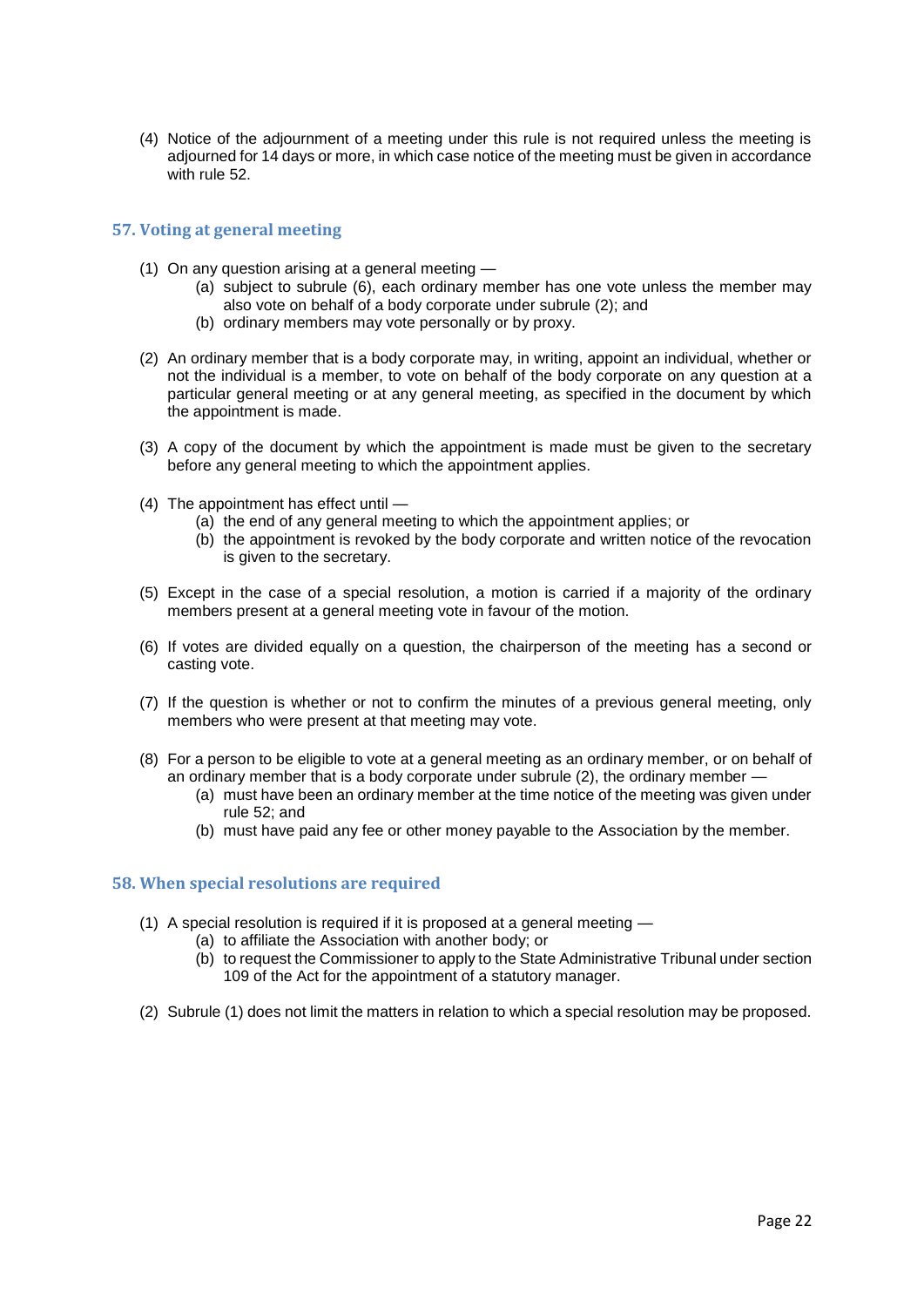#### **59. Determining whether resolution carried**

 $(1)$  In this rule —

*poll* means the process of voting in relation to a matter that is conducted in writing.

- (2) Subject to subrule (4), the chairperson of a general meeting may, on the basis of general agreement or disagreement or by a show of hands, declare that a resolution has been —
	- (a) carried; or
	- (b) carried unanimously; or
	- (c) carried by a particular majority; or
	- (d) lost.
- (3) If the resolution is a special resolution, the declaration under subrule (2) must identify the resolution as a special resolution.
- (4) If a poll is demanded on any question by the chairperson of the meeting or by at least 3 other ordinary members present in person or by proxy —
	- (a) the poll must be taken at the meeting in the manner determined by the chairperson;
	- (b) the chairperson must declare the determination of the resolution on the basis of the poll.
- (5) If a poll is demanded on the election of the chairperson or on a question of an adjournment, the poll must be taken immediately.
- (6) If a poll is demanded on any other question, the poll must be taken before the close of the meeting at a time determined by the chairperson.
- (7) A declaration under subrule (2) or (4) must be entered in the minutes of the meeting, and the entry is, without proof of the voting in relation to the resolution, evidence of how the resolution was determined

#### **60. Minutes of general meeting**

- (1) The secretary, or a person authorised by the committee from time to time, must take and keep minutes of each general meeting.
- (2) The minutes must record the business considered at the meeting, any resolution on which a vote is taken and the result of the vote.
- (3) In addition, the minutes of each annual general meeting must record
	- (a) the names of the ordinary members attending the meeting; and
	- (b) any proxy forms given to the chairperson of the meeting under rule 53(8); and
	- (c) the financial statements or financial report presented at the meeting, as referred to in rule  $50(3)(b)(ii)$  or (iii); and
	- (d) any report of the review or auditor's report on the financial statements or financial report presented at the meeting, as referred to in rule 50(3)(b)(iv).
- (4) The minutes of a general meeting must be entered in the Association's minute book within 30 days after the meeting is held.
- (5) The chairperson must ensure that the minutes of a general meeting are reviewed and signed as correct by —
	- (a) the chairperson of the meeting; or
	- (b) the chairperson of the next general meeting.
- (6) When the minutes of a general meeting have been signed as correct they are, in the absence of evidence to the contrary, taken to be proof that —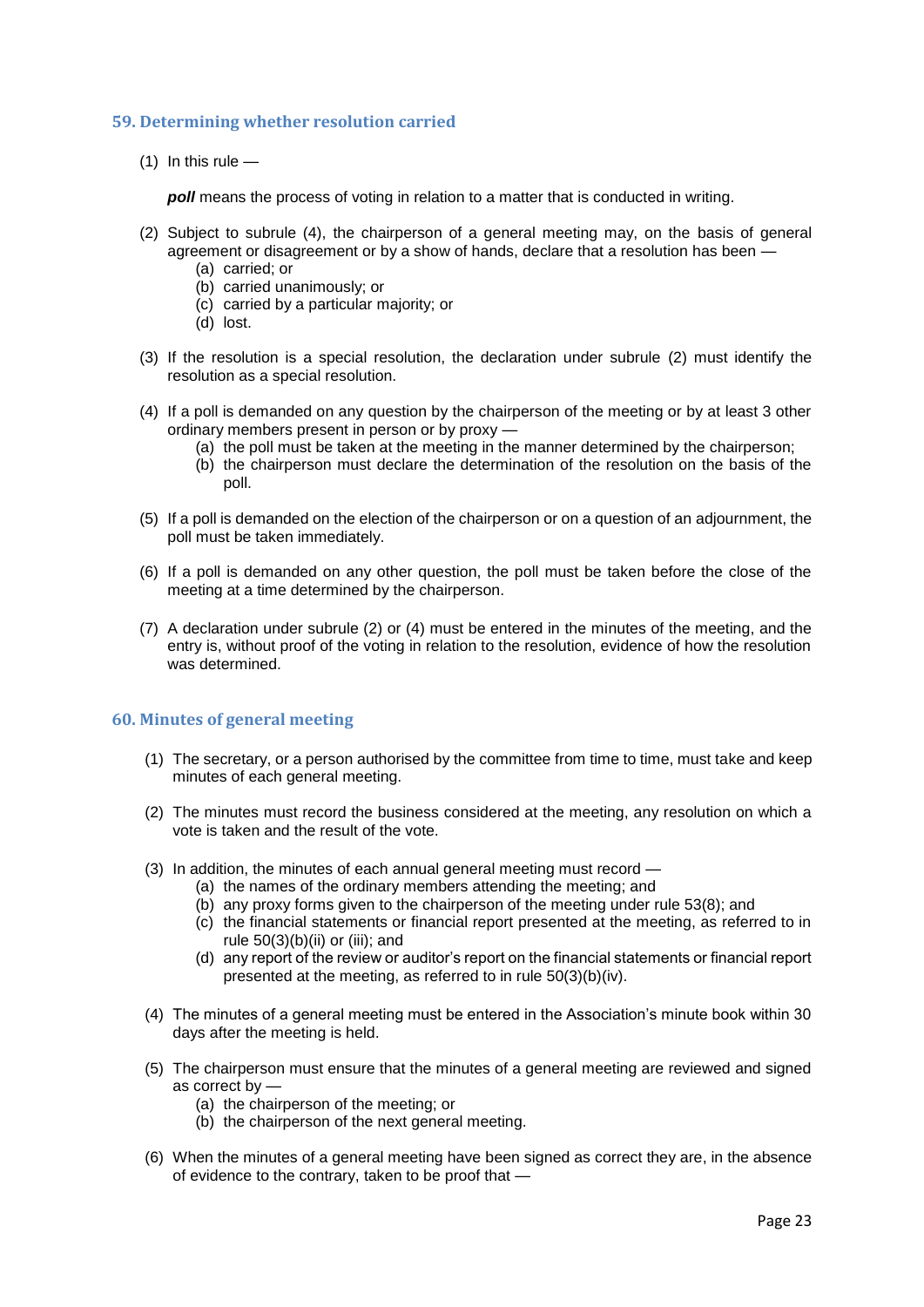- (a) the meeting to which the minutes relate was duly convened and held; and
- (b) the matters recorded as having taken place at the meeting took place as recorded; and
- (c) any election or appointment purportedly made at the meeting was validly made.

### **PART 7 — FINANCIAL MATTERS**

#### **61. Source of funds**

The funds of the Association may be derived from entrance fees, annual subscriptions, donations, fund-raising activities, grants, interest and any other sources approved by the committee.

#### **62. Control of funds**

- (1) The Association must open an account in the name of the Association with a financial institution from which all expenditure of the Association is made and into which all funds received by the Association are deposited.
- (2) Subject to any restrictions imposed at a general meeting, the committee may approve expenditure on behalf of the Association.
- (3) The committee may authorise the treasurer to expend funds on behalf of the Association up to a specified limit without requiring approval from the committee for each item on which the funds are expended.
- (4) All cheques, drafts, bills of exchange, promissory notes and other negotiable instruments of the Association must be signed by —
	- (a) 2 committee members; or
	- (b) one committee member and a person authorised by the committee.
- (5) All funds of the Association must be deposited into the Association's account within 5 working days after their receipt.

#### **63. Financial statements and financial reports**

- (1) For each financial year, the committee must ensure that the requirements imposed on the Association under Part 5 of the Act relating to the financial statements or financial report of the Association are met.
- (2) Without limiting subrule (1), those requirements include
	- (a) if the Association is a tier 1 association, the preparation of the financial statements; and
	- (b) if the Association is a tier 2 association or tier 3 association, the preparation of the financial report; and
	- (c) if required, the review or auditing of the financial statements or financial report, as applicable; and
	- (d) the presentation to the annual general meeting of the financial statements or financial report, as applicable; and
	- (e) if required, the presentation to the annual general meeting of the copy of the report of the review or auditor's report, as applicable, on the financial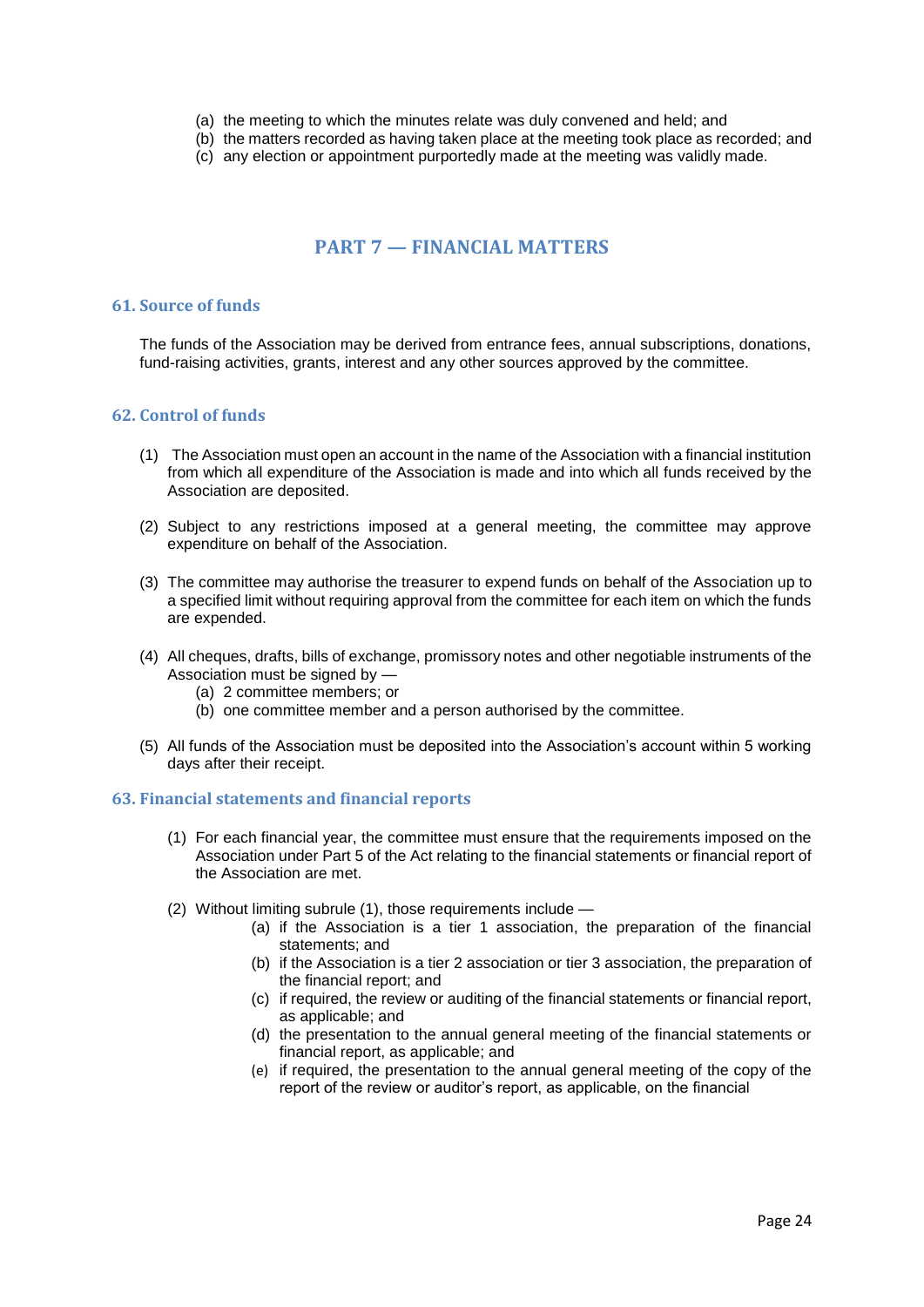### **PART 8 — GENERAL MATTERS**

#### **64. By-laws**

- (1) The Association may, by resolution at a general meeting, make, amend or revoke by-laws.
- (2) By-laws may
	- (a) provide for the rights and obligations that apply to any classes of associate membership approved under rule 8(2); and
	- (b) impose restrictions on the committee's powers, including the power to dispose of the association's assets; and
	- (c) impose requirements relating to the financial reporting and financial accountability of the association and the auditing of the association's accounts; and
	- (d) provide for any other matter the association considers necessary or convenient to be dealt with in the by-laws.
- (3) A by-law is of no effect to the extent that it is inconsistent with the Act, the regulations or these rules.
- (4) Without limiting subrule (3), a by-law made for the purposes of subrule (2)(c) may only impose requirements on the Association that are additional to, and do not restrict, a requirement imposed on the Association under Part 5 of the Act.
- (5) At the request of a member, the Association must make a copy of the by-laws available for inspection by the member.

#### **65. Executing documents and common seal**

- (1) The Association may execute a document without using a common seal if the document is signed by —
	- (a) 2 committee members; or
	- (b) one committee member and a person authorised by the committee.
- (2) If the Association has a common seal
	- (a) the name of the Association must appear in legible characters on the common seal; and
	- (b) a document may only be sealed with the common seal by the authority of the committee and in the presence of —
		- (i) 2 committee members; or
		- (ii) one committee member and a person authorised by the committee,

and each of them is to sign the document to attest that the document was sealed in their presence.

- (3) The secretary must make a written record of each use of the common seal.
- (4) The common seal must be kept in the custody of the secretary or another committee member authorised by the committee.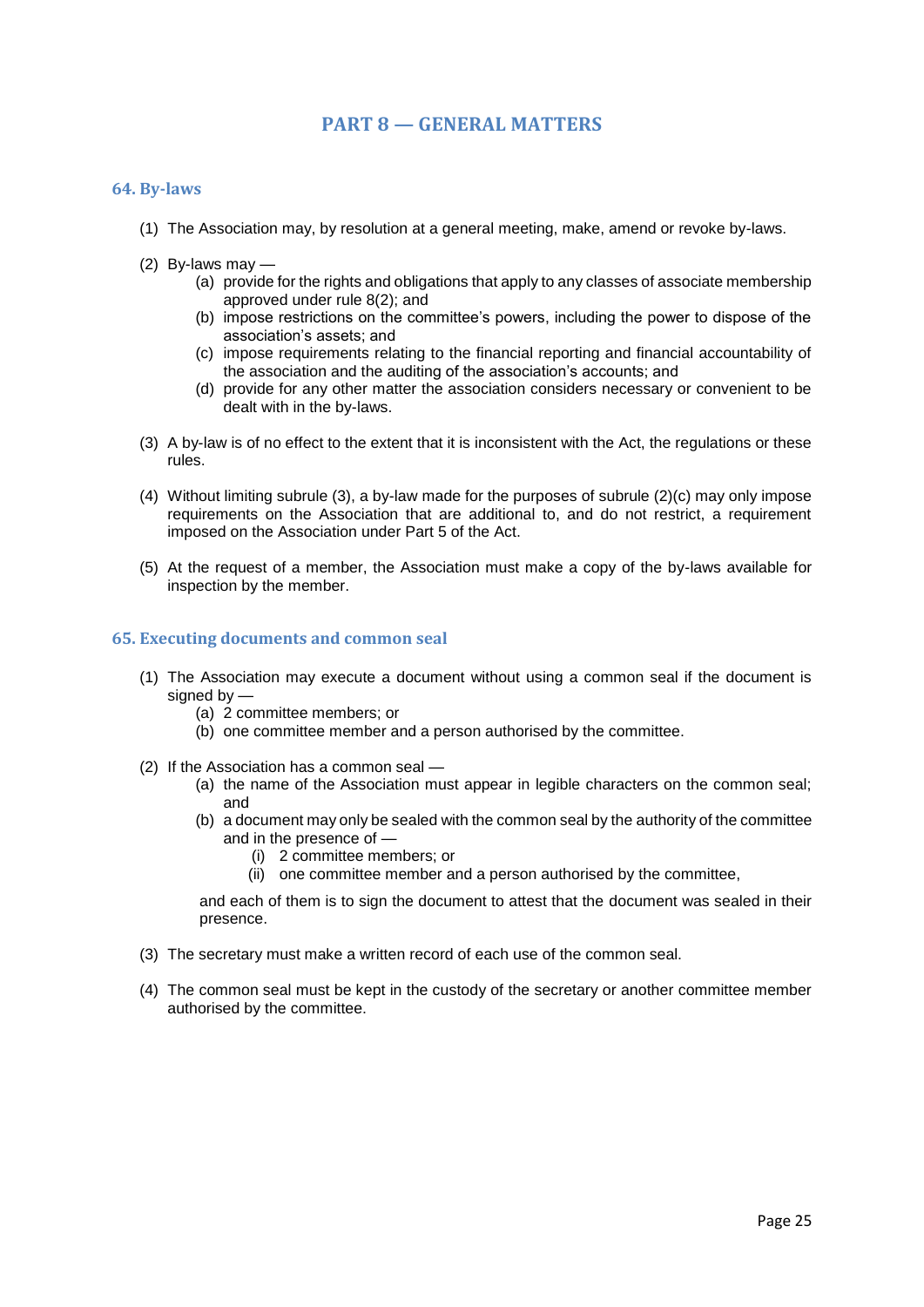#### **66. Giving notices to members**

 $(1)$  In this rule —

*recorded means* recorded in the register of members.

- (2) A notice or other document that is to be given to a member under these rules is taken not to have been given to the member unless it is in writing and -
	- (a) delivered by hand to the recorded address of the member; or
	- (b) sent by prepaid post to the recorded postal address of the member; or
	- (c) sent by facsimile or electronic transmission to an appropriate recorded number or recorded electronic address of the member.

#### **67. Custody of books and securities**

- (1) Subject to subrule (2), the books and any securities of the Association must be kept in the secretary's custody or under the secretary's control.
- (2) The financial records and, as applicable, the financial statements or financial reports of the Association must be kept in the treasurer's custody or under the treasurer's control.
- (3) Subrules (1) and (2) have effect except as otherwise decided by the committee.
- (4) The books of the Association must be retained for at least 7 years.

#### **68. Record of office holders**

The record of committee members and other persons authorised to act on behalf of the Association that is required to be maintained under section 58(2) of the Act must be kept in the secretary's custody or under the secretary's control.

#### **69. Inspection of records and documents**

- (1) Subrule (2) applies to a member who wants to inspect
	- (a) the register of members under section 54(1) of the Act; or
	- (b) the record of the names and addresses of committee members, and other persons authorised to act on behalf of the Association, under section 58(3) of the Act; or
	- (c) any other record or document of the association.
- (2) The member must contact the secretary to make the necessary arrangements for the inspection.
- (3) The inspection must be free of charge.
- (4) If the member wants to inspect a document that records the minutes of a committee meeting, the right to inspect that document is subject to any decision the committee has made about minutes of committee meetings generally, or the minutes of a specific committee meeting, being available for inspection by members.
- (5) The member may make a copy of or take an extract from a record or document referred to in subrule (1)(c) but does not have a right to remove the record or document for that purpose.
- (6) The member must not use or disclose information in a record or document referred to in subrule  $(1)(c)$  except for a purpose  $-$ 
	- (a) that is directly connected with the affairs of the Association; or
	- (b) that is related to complying with a requirement of the Act.